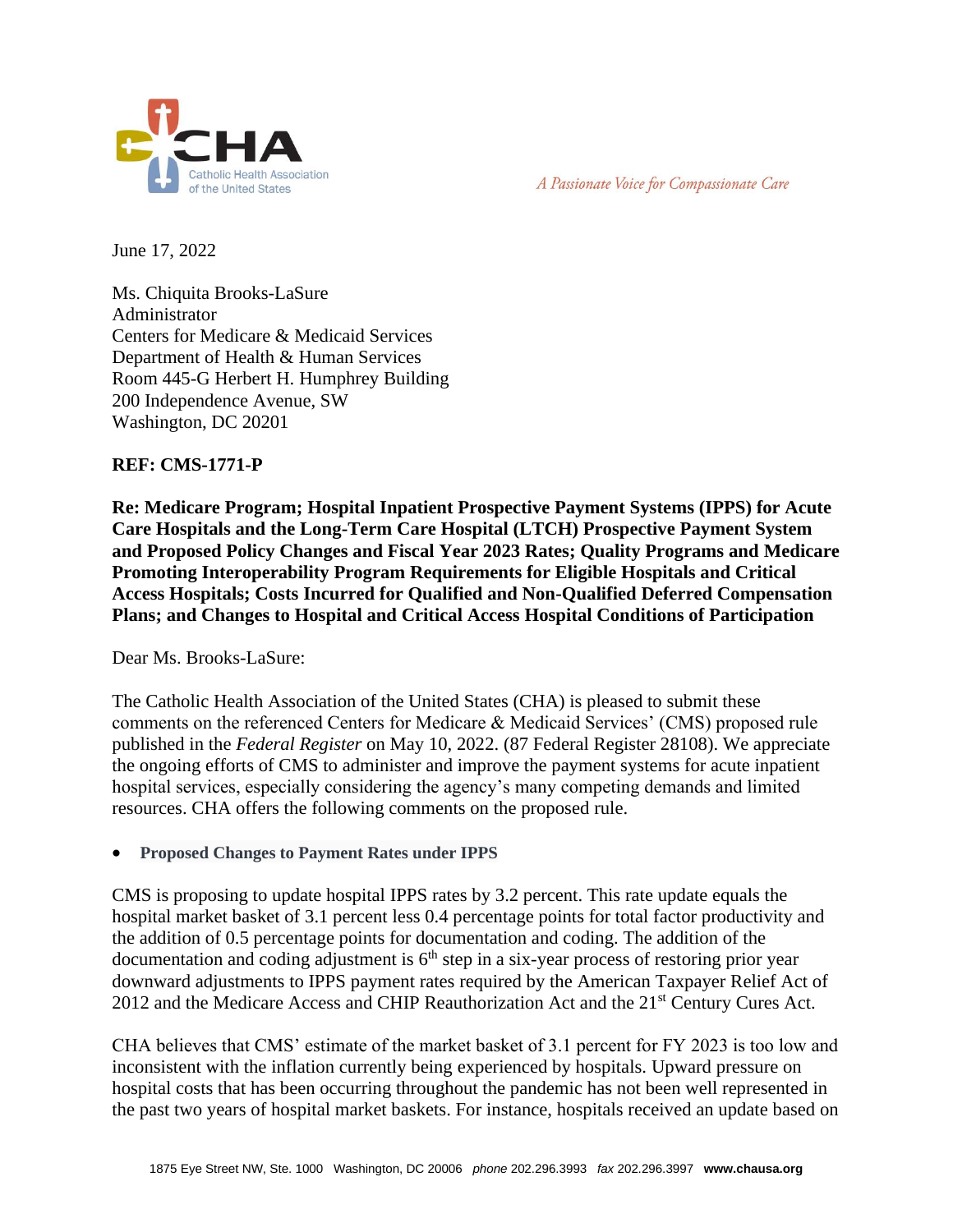Ms. Chiquita Brooks-LaSure June 17, 2022 Page 2 of 27

a market basket of 2.4 percent for FY 2021 and 2.7 percent for FY 2022. Historical data on the hospital market basket show that hospitals experienced inflation of 3.0 percent in FY 2021 and an estimated 4.0 percent for FY 2022 based on partial year data (0.6 and 1.3 percentage points respectively more than market basket upon which the update was based).

Inflation is continuing to trend upwards in 2022 and expected to continue. The CPI was 8.3 percent for the 12-month period ending in April 2022.<sup>1</sup> This is a significantly higher rate of growth than is reflected in the market basket for inpatient services. In a recent Senate Finance Committee hearing, U.S. Secretary of the Treasury Janet Yellen said she expected inflation to remain high and the Biden administration would likely increase the 4.7% inflation forecast for this year in its budget proposal.<sup>2</sup>

**CHA respectfully requests that CMS consider incorporating a higher market basket into its estimate of the FY 2023 IPPS payment update.** One way of doing this would be to account for the understatement of the FY 2021 and FY 2022 market baskets of 1.9 percentage points (the sum of 0.6 and 1.3 percentage points for each year respectively). Another way of doing this would be to use a lower or no offset for total factor productivity. The use of the 10-year average in economy-wide total factor productivity is intended to recognize that hospitals should be able to recognize the same level of productivity improvements as the economy generally. However, CMS's Office the Actuary (OACT) has questioned the validity of this assumption. An OACT analysis from 2016 indicated "hospitals are unable to achieve the productivity gains of the general economy over the long run."<sup>3</sup>

Revising the market basket for past understatements or applying a different total factor productivity offset may not be within CMS' statutory authority to adopt. However, section  $1886(d)(5)(I)(i)$  of the Act authorizes the Secretary to "provide by regulation for such other exceptions and adjustments to such [IPPS] payment amounts… as the Secretary deems appropriate." CHA believes the extraordinary circumstances of the pandemic these past two years and the very high rates of inflation currently being experienced by hospitals are sufficient reasons to invoke this authority as a one-time policy to ensure hospitals receive an appropriate update for FY 2023**.**

# • **FY 2023 Outlier Threshold**

CMS proposes an FY 2023 outlier threshold of \$43,214, an increase of \$12,266 and 39.5 percent over the FY 2022 outlier threshold of \$30,988. An increase in the outlier threshold of this

<sup>1</sup> *"Consumer Price Index Summary - 2022 M04 Results." U.S. Bureau of Labor Statistics. U.S. Bureau of Labor Statistics, May 11, 2022. [Consumer Price Index Summary -](https://www.bls.gov/news.release/cpi.nr0.htm) 2022 M04 Results (bls.gov). <sup>2</sup> [Yellen says inflation to stay high, Biden likely to up forecast | Reuters.](https://www.reuters.com/markets/us/us-faces-unacceptable-levels-inflation-yellen-tells-senators-2022-06-07/)*

<sup>3</sup> *Paul Spitalnic, Steve Heffler, Bridget Dickensheets and Mollie Knight, Hospital Multifactor Productivity, An Updated Presentation of Two Methodologies, page 2 [\(Hospital Multifactor Productivity: An Updated](https://www.cms.gov/Research-Statistics-Data-and-Systems/Statistics-Trends-and-Reports/ReportsTrustFunds/Downloads/ProductivityMemo2016.pdf)  [Presentation of Two Methodologies \(cms.gov\)](https://www.cms.gov/Research-Statistics-Data-and-Systems/Statistics-Trends-and-Reports/ReportsTrustFunds/Downloads/ProductivityMemo2016.pdf))*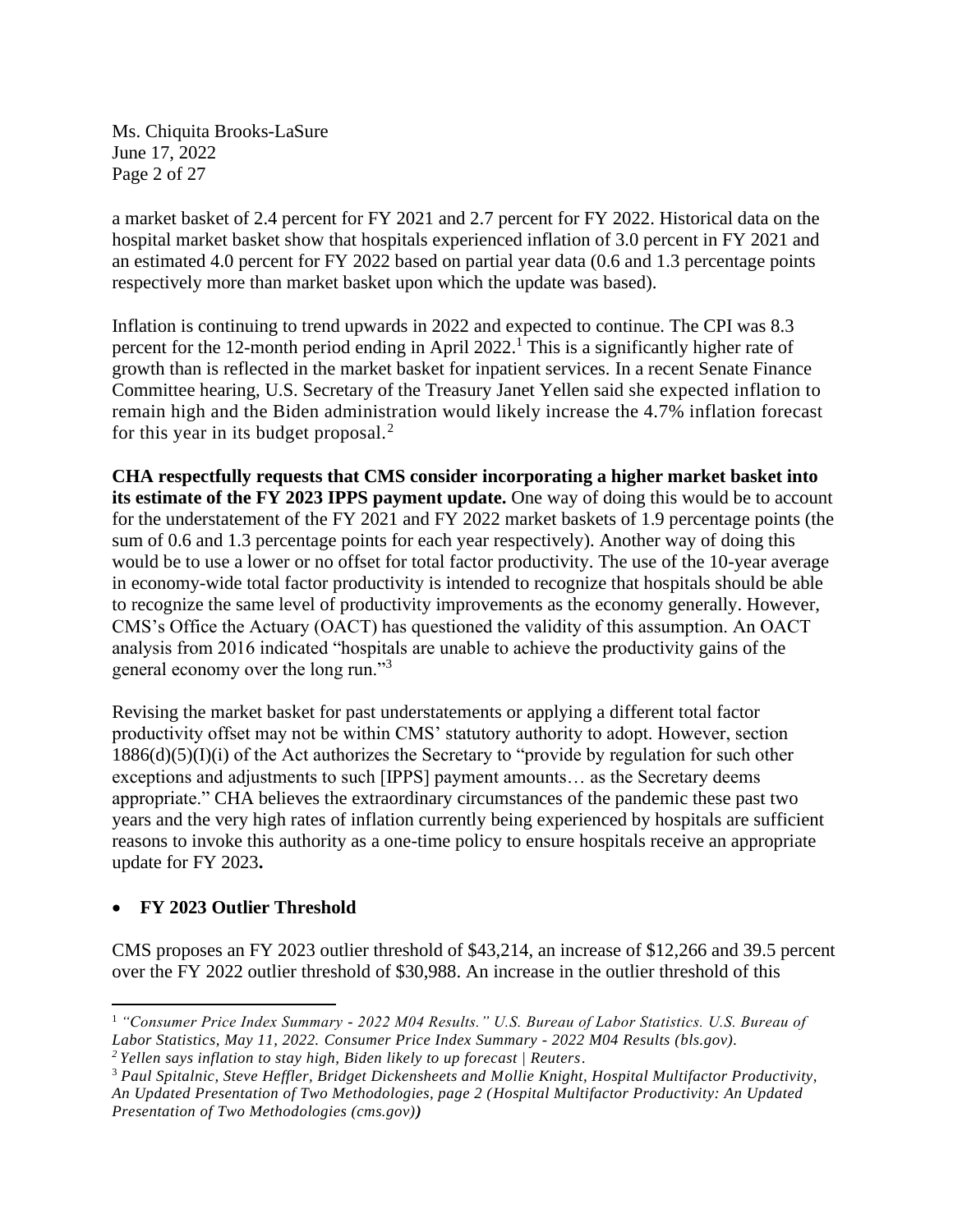Ms. Chiquita Brooks-LaSure June 17, 2022 Page 3 of 27

magnitude is extraordinary. For a case to qualify for outlier payments, a hospital must lose \$43,214 before being paid 80 percent of its costs above this amount.

CHA asks CMS to explore in more detail the reasons for the large increase in the outlier threshold. We believe a likely reason for the large increase in the threshold may be the high number of people that were hospitalized with COVID-19 in FY 2021—the year of utilization that CMS is using to set the threshold.

CMS itself has acknowledged that COVID cases are highly expensive and may not be as intensive or as common in FY 2023 as they were in FY 2021. For this reason, CMS is proposing to set the MS-DRG relative weights based on a 50 percent blend with the COVID cases and 50 percent without the COVID cases assuming that the number and intensity of these cases will be less in FY 2023 than in the FY 2021 utilization that is being used to set the MS-DRG relative weights.

**CHA recommends that CMS apply the same assumption to COVID cases when determining the FY 2023 outpatient threshold**. That is, rather than fully weight each COVID case at 1.0, CMS can effectively adopt the analogous policy to the 50 percent weighting of COVID cases when determining the MS-DRG relative weight by weighting each COVID case at 0.5 (or an even lower weight if CMS changes the weighting factor on the relative weight in the final rule).

# • **MS-DRG Relative Weights**

CMS revises the MS-DRG groups and weights annually to reflect changes in technology, medical practice, and other factors. Using FY 2021 claims data, CMS has observed that COVID-19 cases are increasing the relative weights for the MS-DRGs where these cases are grouped. For instance, MS-DRG 870 (Septicemia or Severe Sepsis with MV >96 hours) has a 9 percent higher relative weight including COVID-19 cases relative to excluding them.

As CMS believes there will be fewer COVID-19 cases in FY 2023 than FY 2021, CMS is proposing to determine the relative weight for the MS-DRGs where COVID cases are grouped by averaging the relative weights calculated with and without COVID-19 cases. By averaging the relative weights, CMS believes the result will reflect a more accurate estimate of the relative resource use for the cases treated in FY 2023 than if no special adjustment were made. **While we do not oppose this approach, we urge CMS to carefully monitor its impact to ensure that it does not lead to underpayment for COVID-19 cases**. While the severity of the pandemic is waning there are still cases in which COVID-19 infection has an impact on clinical conditions. CMS has also proposed a permanent 10 percent annual cap on the reduction in a MS-DRG's relative weight beginning with FY 2023 to improve payment stability from year to year, particularly in low volume MS-DRGs where the weights can fluctuate by large amounts from one year to the next. **CHA supports the proposed cap.**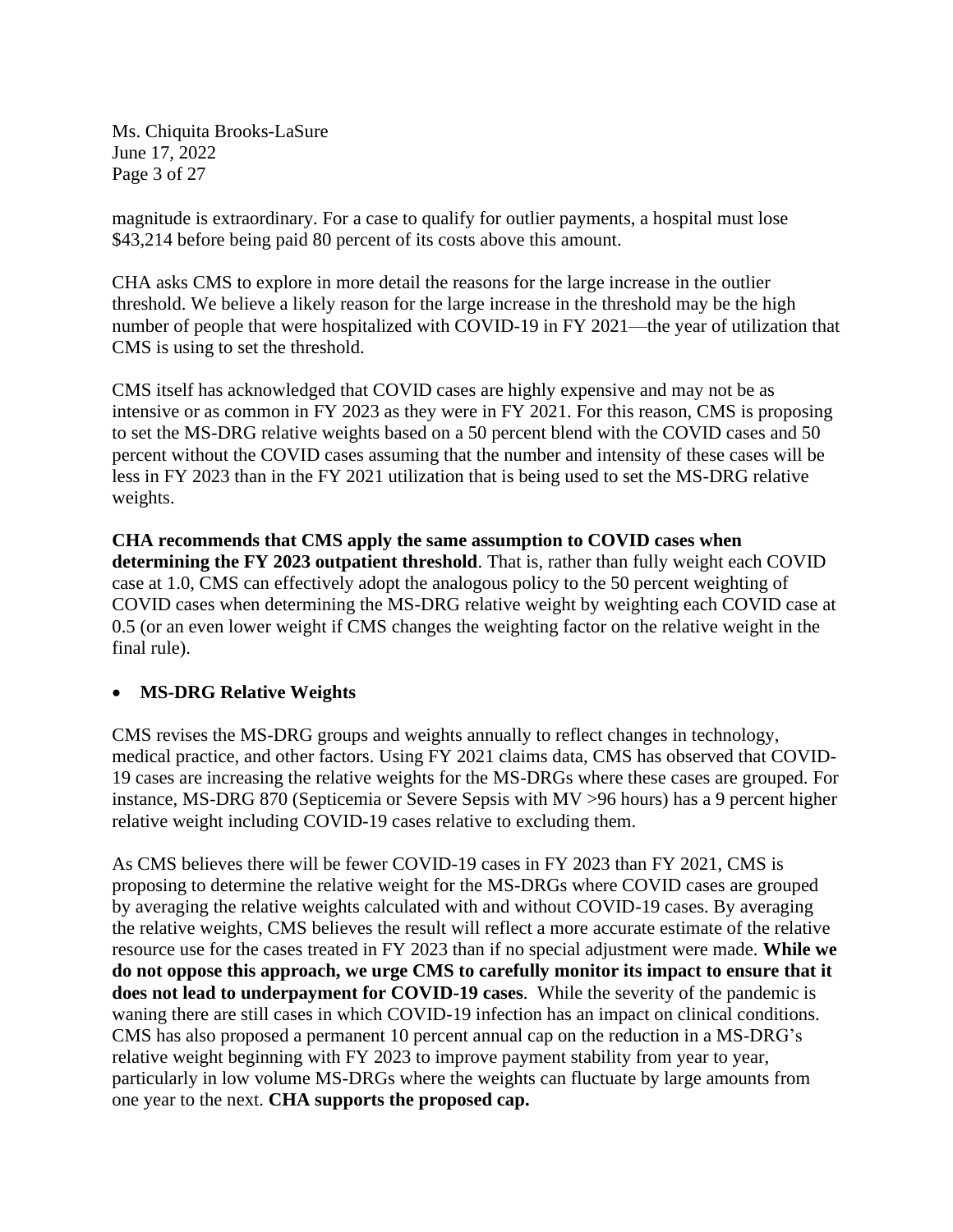Ms. Chiquita Brooks-LaSure June 17, 2022 Page 4 of 27

### • **Changes to the Wage Index**

In FY 2021, CMS made significant changes to labor market areas based on Office of Management and Budget (OMB) core-based statistical area (CBSA) delineations. The new CBSA delineations resulted in significant wage index changes for some hospitals. In its public comments, CHA urged CMS to adopt a transition that minimized annual reductions to the wage index. In the final rule, CMS adopted a policy that limited reductions in the hospital wage indexes to 5 percent for any reason.

For FY 2022, CMS also limited reductions in a hospital's wage index to 5 percent but only if the reduction resulted from the adoption of the new OMB CBSA delineations for FY 2021. CHA supported this proposal but recommended that the 5 percent cap on reductions to a hospital's wage index be for any reason, not just revisions to the CBSA delineations.

For FY 2023, CHA is gratified to see that CMS is adopting our recommendation. CMS proposes adopting a 5 percent cap on a hospital's wage index for any reason. **CHA supports this proposal**.

### • **Disproportionate Share Hospitals (DSH)**

### *Determining the Aggregate Pool of Uncompensated Care Payments*

Since FY 2014, hospitals that qualify for Medicare DSH payments receive two separately calculated payments. The first payment equals 25 percent of the amount they would have received under the Medicare DSH formula required by statute prior to the Affordable Care Act. The second payment is based on the remaining 75 percent of the total Medicare DSH payments that would have been paid under the old formula (Factor 1), adjusted by the change in the number of uninsured individuals since FY 2013 (Factor 2). The amount received by a given hospital from this aggregate pool of uncompensated dollars is based upon that hospital's share of national uncompensated care costs using Worksheet S-10 of the Medicare cost report.

CMS estimates that the amount available to distribute as uncompensated care will decrease from \$7.1 billion in FY 2022 to \$6.5 billion in FY 2023, a decrease of 9.1 percent or \$654 million. The calculation of aggregate uncompensated care, once determined, is not changed to reflect subsequent updates to the data sources. For this reason, it is critical that CMS' estimates accurately reflect the latest information available.

Factor 1 is determined by taking CMS' estimate of Medicare DSH payments from FY 2019 (if Medicare were to have paid 100 percent of the formula) and applying increase factors to estimate FY 2023 DSH payments and multiplying the result by 0.75. The increase factors account for the IPPS update, changes in fee-for-service discharges, case mix and an "other" or residual of all other factors affecting Medicare DSH payments including changes in Medicaid enrollment.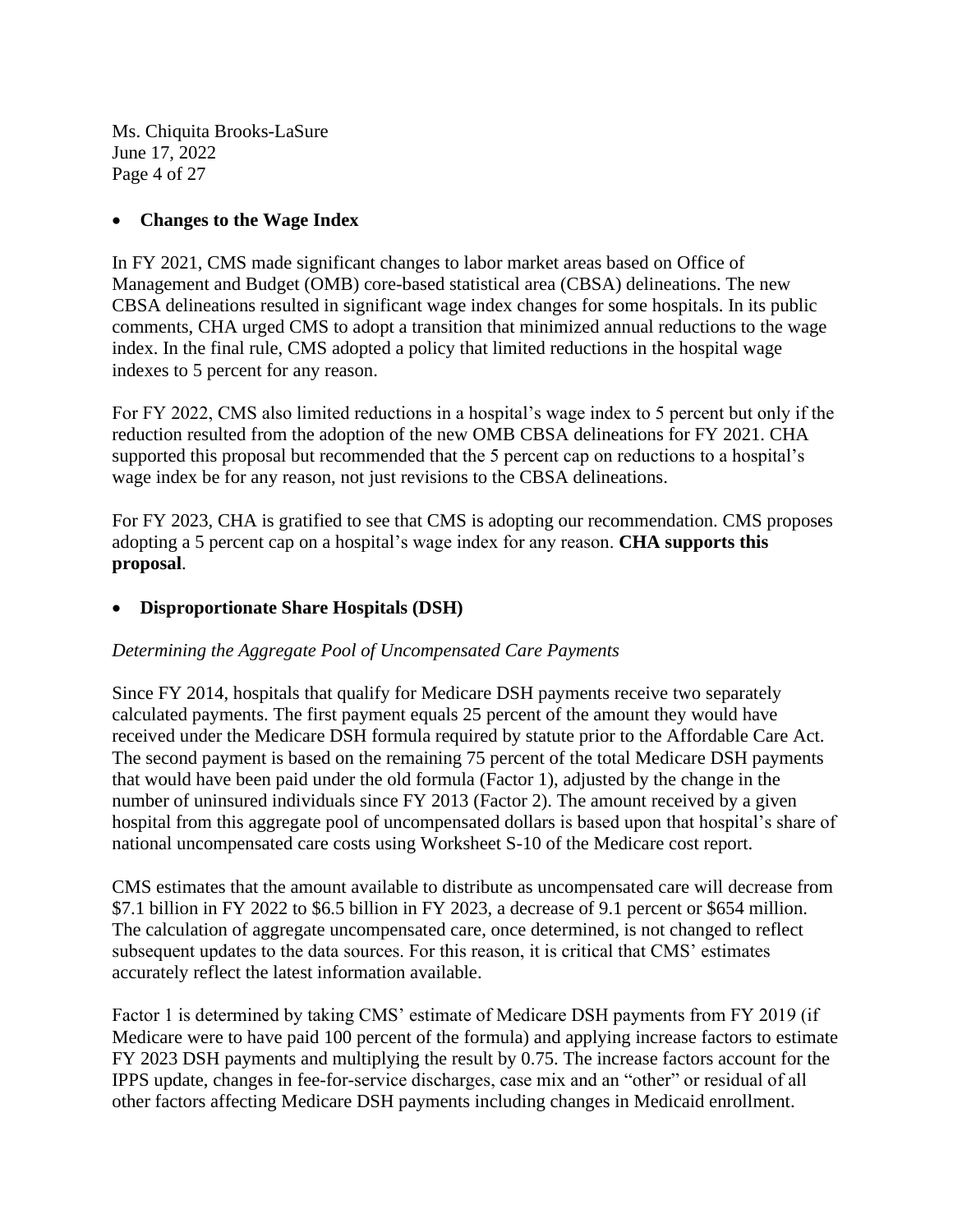Ms. Chiquita Brooks-LaSure June 17, 2022 Page 5 of 27

Of these factors, the reduction in Medicare discharges for FY 2021 (-6.7 percent) and FY 2022 (- 5.2 percent) explain in large part why Factor 1 is showing a decrease from FY 2022 to FY 2023. The proposed rule indicates that these figures are based on the Office of the Actuary's (OACT) January 2022 Medicare DSH estimates, which were based on data from the September 2021 update of the Medicare costs reports and the FY 2022 IPPS final rule impact file. CMS states these figures will updated using "more recent data that may become available for purposes of projecting the final Factor 1 estimates for the FY 2022." (87 FR 28383).

As CMS is using data for the Factor 1 estimate for FY 2023 from September of 2021 and March of 2021 (as that is the data source for the FY 2022 IPPS impact file), it is critically important that these data be updated to reflect the latest discharge information for FY 2023 to ensure that hospitals are accurately paid for their uncompensated care costs. For FY 2022, the discharge figures changed substantially between the proposed and final rules (+0.4 percentage points for FY 2020 and +4.5 percentage points for FY 2021). Other factors such as case mix (+3.1 percentage points) also changed substantially between the proposed and final rules. **CHA urges CMS to update the data used to forecast Factor 1 for FY 2022 in the IPPS final rule.**

Also, because of the large difference in some of the factors that are used to estimate Factor 1 between the proposed and final rules, **CHA requests that CMS consider the possibility of using later estimates of historical data for the FY 2024 IPPS proposed rule to avoid as much change between the proposed and final rules.**

Factor 2 is determined by comparing estimates of the number of uninsured for FY 2023 to the number of uninsured in calendar year 2013, before the Affordable Care Act went into effect. OACT uses estimates of the uninsured from the National Health Expenditure Accounts (NHEA) based on the latest historical data through 2023 (87 FR 28386). Further, OACT states "we may also consider the use of more recent data that may become available for purposes of estimating the rates of uninsurance used in the calculation of the final Factor 2 for FY 2022." (87 FR 28386) **CHA urges OACT to update Factor 2 with more timely and accurate data to reflect the increase in FY 2022 and FY 2023 in uninsured patients.**

It seems highly likely that the public health emergency will end during FY 2023. The end of the PHE could materially affect eligibility for Medicaid, and, therefore, the number of uninsured individuals. The Family First Coronavirus Response Act (FFCRA) authorized a 6.2 percentage point increase in the federal medical assistance percentage (FMAP) to help states enroll more people in Medicaid. The FFCA includes maintenance of eligibility requirements (MOE) for states to receive these matching funds including continuous Medicaid coverage for current enrollees. The increase in the FMAP percentages and MOE requirements will expire at the end of the calendar quarter in which the PHE ends. **CHA requests that CMS consider the impact of the end of the PHE and the MOE requirements on Medicaid enrollment and the number of uninsured for determining Factor 2 of the uncompensated care calculation.**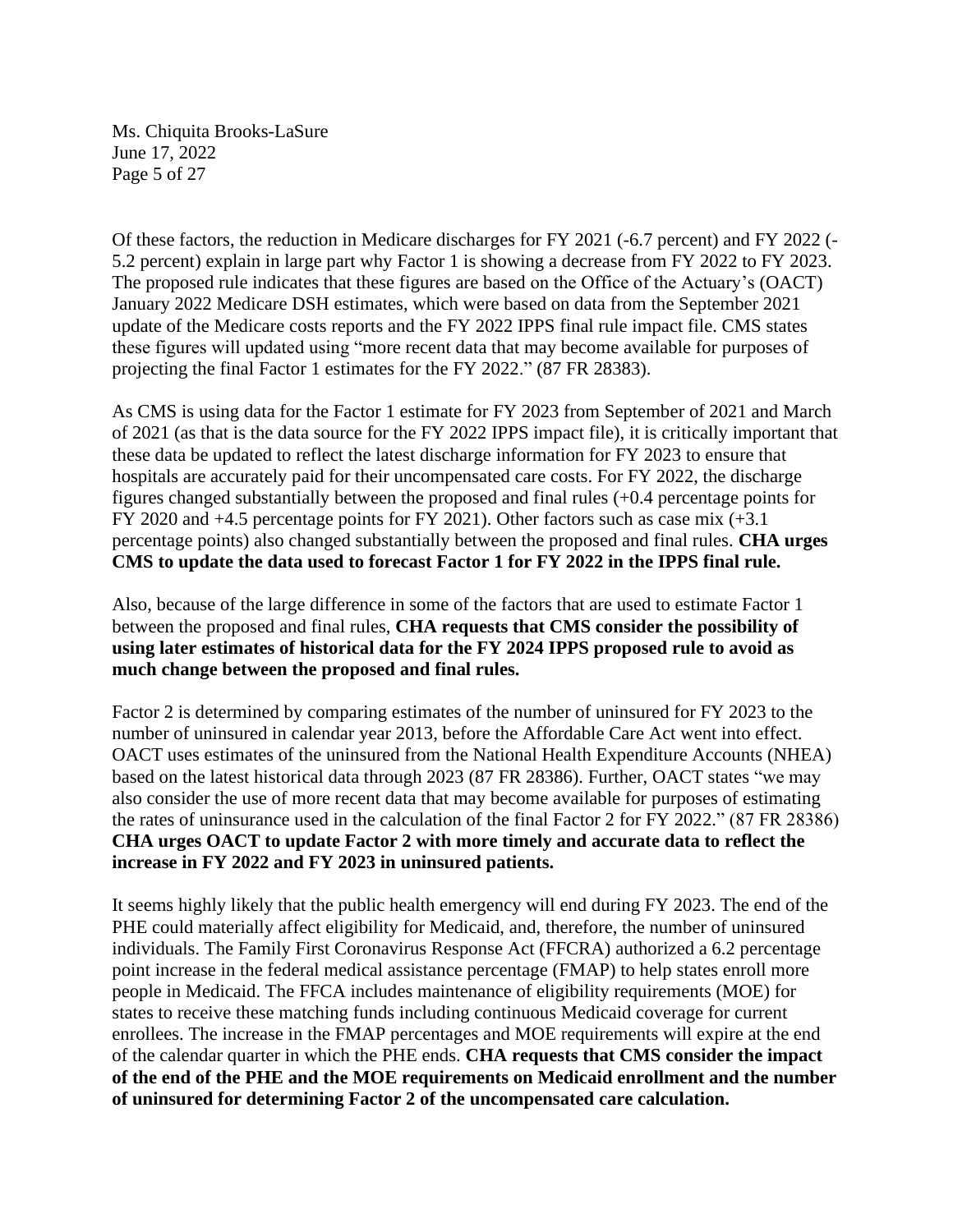Ms. Chiquita Brooks-LaSure June 17, 2022 Page 6 of 27

#### *Distributing Uncompensated Care Payments*

For FY 2023, CMS proposes to use two years of audited Worksheet S-10 data from FY 2018 and FY 2019 for distributing uncompensated care payments. In the past, CHA has commented that CMS should only use audited cost report data in the distribution of uncompensated care payments. CHA thanks CMS for being responsive to our concerns regarding auditing Worksheet S-10 data. **CHA supports CMS using FY 2018 and FY 2019 audited Worksheet S-10 data in the uncompensated care distribution**.

In the past, CMS used three years of data to distribute uncompensated care payments. During the transition from using unaudited to audited Worksheet S-10 data to distribute uncompensated care payments, CMS reverted to using only a single year of data for the FY 2022 distribution. For the FY 2023 distribution, CMS proposes to use two years of Worksheet S-10. For the FY 2024 and subsequent year distributions, CMS proposes to use a three-year average of the uncompensated care data from the three most recent fiscal years for which audited data are available consistent with a request CHA made to CMS on the FY 2022 proposed rule. **CHA supports CMS' proposals and thanks the agency for listening and responding to public input on this issue.**

### *Puerto Rico, Tribal and Indian Health Service Hospitals*

In the past, CMS has not used Worksheet S-10 data to distribute uncompensated care payments for Puerto Rico, Tribal and Indian Health Service (IHS) hospitals. Rather, because of special reporting issues that make Worksheet S-10 inaccurate for these hospitals, CMS continued to use low-income patient days as a proxy for uncompensated care for these hospitals. **CHA supported these proposals because of the special issues faced by these hospitals and the vulnerable populations they serve.** 

For FY 2023, CMS proposes to discontinue use of low-income patient days for Puerto Rico, Tribal and IHS hospitals and instead use Worksheet S-10 to determine their uncompensated care payments. On its own, this proposal would be expected to result in large reductions in uncompensated payments to these hospitals. However, CMS further proposes making a nonbudget neutral supplemental payment to these hospitals that makes their total uncompensated care payments equal to the amount received in FY 2022 adjusted by the percentage change to national uncompensated care payments. **CHA supports this proposal and thanks CMS for developing a permanent policy that will ensure sufficient uncompensated payments for Puerto Rico, Tribal and IHS hospitals that does not require reductions in uncompensated care payments for other hospitals.**

#### • **1115 Waiver Days in the Medicaid Fraction for Medicare Disproportionate Care**

Some states extend medical coverage benefits under a Section 1115(a) demonstration project to populations otherwise not eligible for medical assistance under the Medicaid state plan. While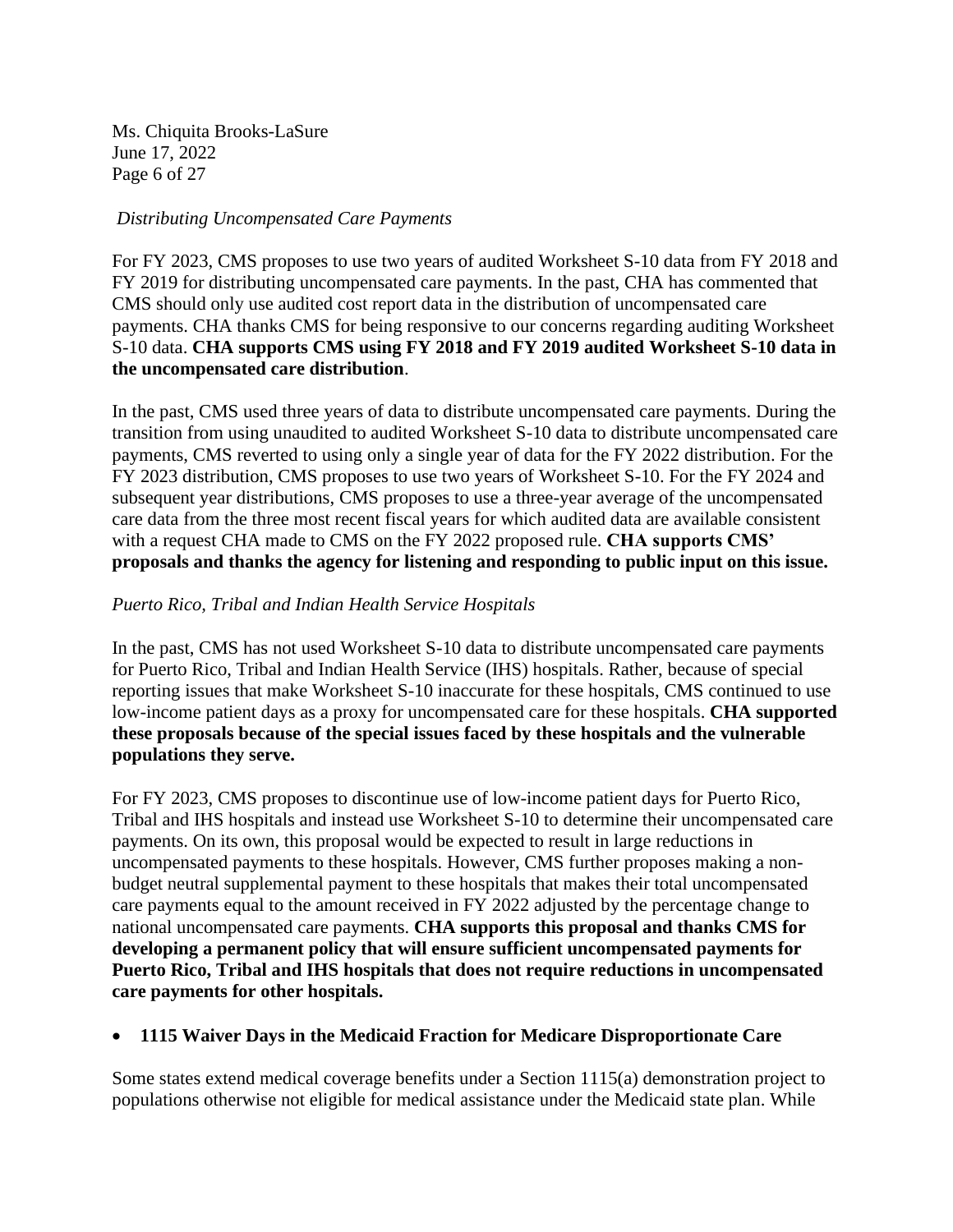Ms. Chiquita Brooks-LaSure June 17, 2022 Page 7 of 27

CMS argues that its regulations only allow inpatient days for such populations to be counted in the numerator of the Medicaid fraction for Medicare DSH when these patients have Medicaid inpatient benefits, federal courts have found otherwise. In response to these adverse court decisions, CMS proposes to only allow patients to be regarded as eligible for Medicaid through a section 1115 demonstration where:

- o State expenditures to provide the insurance may be matched with funds from Medicaid; and
- o Patients receive health insurance that provides essential health benefits as that term is used for purposes of the Affordable Care Act.

**CHA opposes this proposal.** These patients are clearly low-income needy patients that should be considered to be Medicaid eligible when hospitalized regardless of whether Medicaid is providing inpatient hospital benefits. CHA further understands there are questions regarding the legality of CMS' proposed policy and we encourage to CMS to carefully review the statute and other public comments before finalizing this proposal.

# • **Payments for Indirect and Direct Graduate Medical Education Costs**

#### *Counting Residents for Direct Graduate Medical Education*

Medicare pays hospitals for direct graduate medical education (DGME) and indirect medical education (IME) costs based on the number of full-time equivalent (FTE) residents they train. For DGME, resident FTE counts are weighted 1.0 during the initial residency period and 0.5 beyond the initial residency period. The initial residency period is the number of years required for a resident to obtain an initial Board certification. By law, residents are counted at 1.0 FTE for the period of their initial residency Board certification and at 0.5 FTE when in subspecialty training.

Since 1997, the law has limited the number of residents a hospital may count for DGME and IME (other than dental and podiatric residents) to the amount they counted in 1996. The caps are on the unweighted resident counts. However, Medicare makes DGME payment based on the weighted resident count. This created an implementation issue for CMS for how to apply the caps on the unweighted count but make payment based on the weighted count. To resolve this issue, CMS applied a ratio of the resident cap to the unweighted count of residents to the weighted count of residents when the unweighted count of residents exceeded the cap.

While this method was in place for many years without complaint, it was stricken by the U.S. District Court for the District of Columbia on May 17, 2021 in *Hershey v. Becerra* as being inconsistent with the 0.5 weighting factor required by the statute. The plaintiff in that case successfully argued to the Court that CMS' ratio method effectively results in subspecialty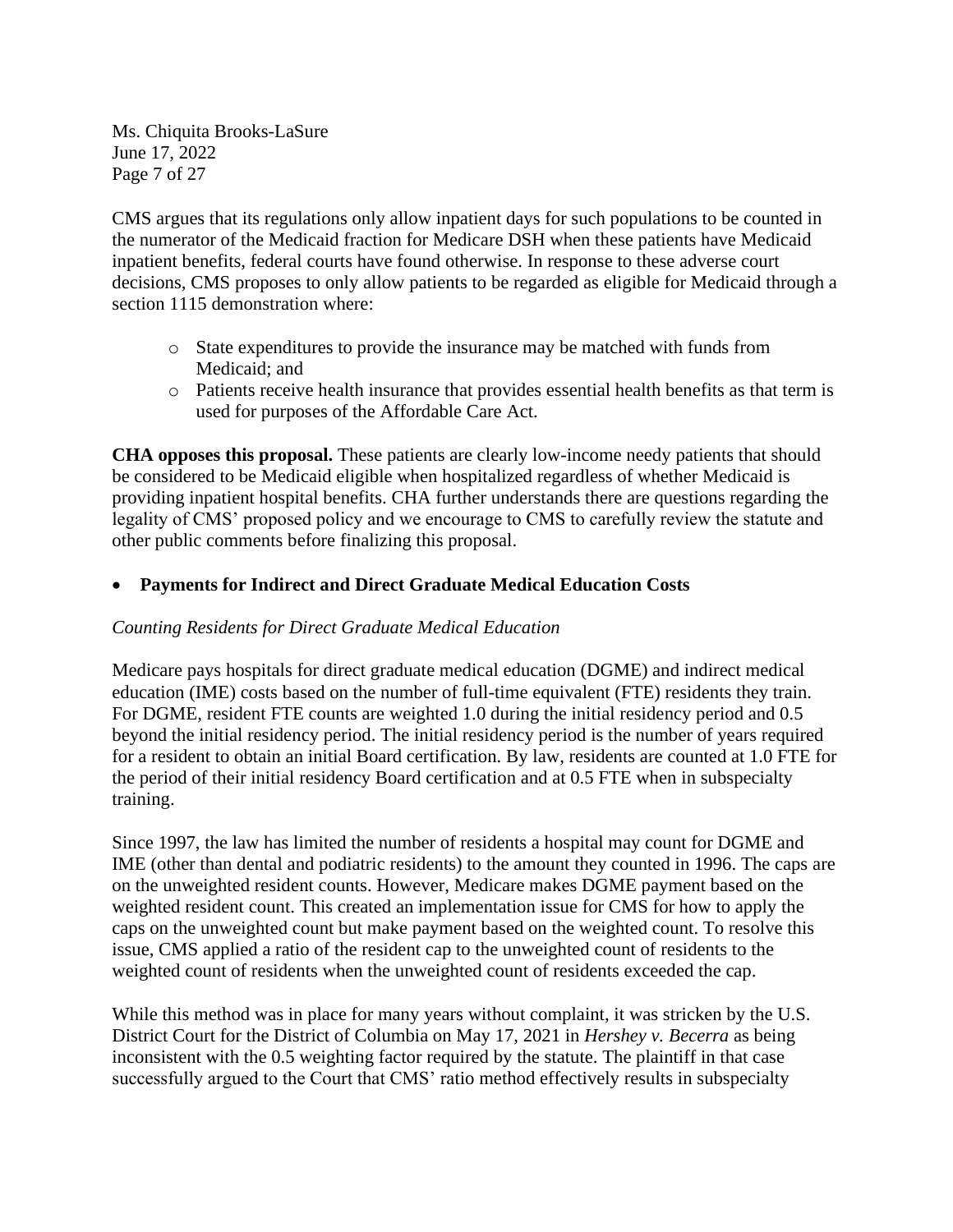Ms. Chiquita Brooks-LaSure June 17, 2022 Page 8 of 27

training being counted as less than 0.5 FTE when the hospital is above its resident cap—or applied a penalty if a hospital above its cap trained additional subspecialty residents.

In the FY 2023 proposed rule, CMS proposes only to make an adjustment to the resident cap when the hospital's unweighted and weighted resident counts are above a hospital's unweighted cap of residents. As the District Court struck down CMS' rule for past periods, CMS proposes to make its new rule effective retroactive to October 1, 2001. The rule would not be a basis for reopening any final settled cost reports. Only those past cost reports that remain open and subject to appeal would be able to take advantage of the new rule. As the rule would also have prospective effect, all hospitals would be able take advantage of the new rule on a going forward basis. **CHA supports CMS' proposal.** 

# *Rural Training Tracks and Medicare Graduate Medical Education (GME) Affiliation Agreements*

Hospitals are limited to the number of FTE residents they may count for DGME and IME payment to the number counted in 1996 (or a later year if they first begin training residents in new medical residency programs after 1996). There are provisions of regulations that allow the caps to be aggregated among hospitals that jointly train residents (known as affiliated groups).

Rural track programs (RTP) are designed to encourage the training of residents in rural areas although some of the training will take place an urban area. Urban and rural hospitals are able to receive upward adjustments to their resident caps when participating in newly established RTPs. The newly adjusted caps are established 5 years after new RTP begins operation. However, resident caps associated with RTPs may not be aggregated in affiliated groups of hospitals that jointly train residents.

CMS proposes to allow urban and rural hospitals that participate in the same separately accredited family medicine RTP to enter affiliation agreements for the RTP once the final caps are established. Prior to this point, the programs are allowed to grow and expand absent any cap limitation and limitations on affiliation are not applicable. The limitation to family practice programs distinguishes these RTPs from others that, subject to section 127 of the Consolidated Appropriations Act (CAA, 2021), are exempt from FTE caps for 5 years beginning October 1, 2022. **CHA supports this proposal.**

# • **Condition of Participation: Reporting COVID-19 and Influenza Infections**

During the PHE CMS has required hospitals and critical access hospitals (CAH) to report specific information about COVID-19 as a condition of participation (CoP) in Medicare. CMS is proposing to revise the hospital and CAH infection prevention and control and antibiotic stewardship programs CoPs to extend the current COVID-19 reporting requirements and to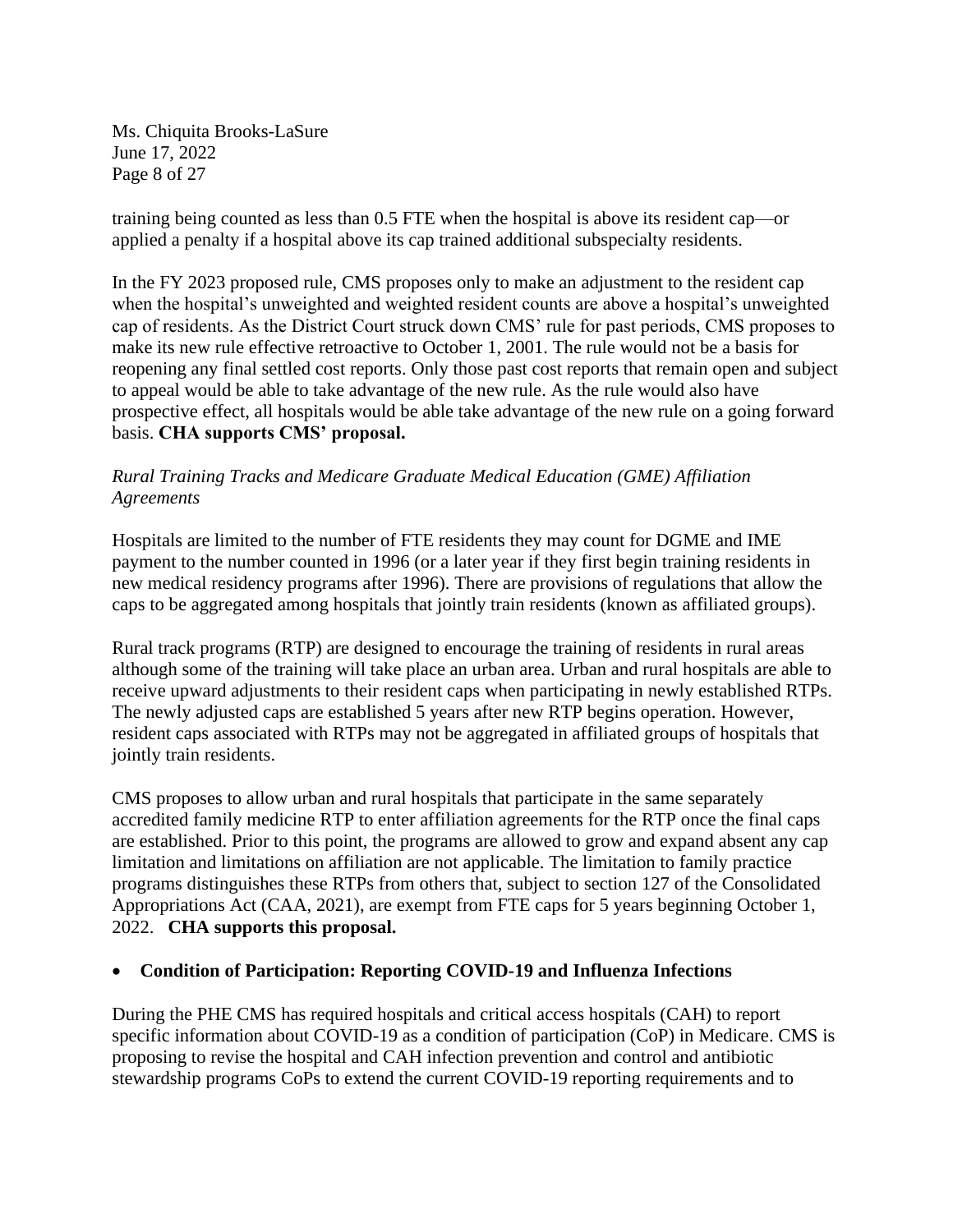Ms. Chiquita Brooks-LaSure June 17, 2022 Page 9 of 27

establish new reporting requirements for any future PHEs related to a specific infectious disease or pathogen until April 30, 2024.

Under this proposal, a hospital or CAH must electronically report information about COVID-19 and seasonal influenza in a standardized format specified by the Secretary such as the Center for Disease Control's (CDC) National Health Safety Network, or other CDC-supported surveillance systems. CMS aims to create a framework for hospital and CAH reporting that would ensure the federal government has the information necessary to identify and respond to hospitals and CAHs in need of additional support and guidance and to monitor and assess the capacity of hospitals and CAHs to provide safe care during a declared PHE (national, regional, or local).

CHA appreciates and understands CMS' needs and interests to be prepared for future PHEs like the world has experienced during the past two years with COVID-19. Nevertheless, **CHA requests that CMS balance the needs of these additional reporting requirements with burdens the requirements place on hospitals.** For example, we encourage CMS to ensure these requirements are aligned with state and local public health reporting requirements and to consider carefully whether daily reporting continues to be necessary.

# • **Payment Adjustments for Domestically Made N95 Respirator Masks**

CMS requests public comment on potential ways to use its inpatient and outpatient hospital payment systems to facilitate access to domestically manufactured National Institute for Occupational Safety and Health (NIOSH) approved N95 surgical masks. The rule indicates that these masks are critical to controlling the spread of respiratory diseases like COVID-19 but those domestically produced and less vulnerable to supply chain interruptions are more expensive to produce.

CMS requests comment on two potential options:

- o Biweekly interim lump-sum payments to hospitals that would be reconciled at cost report settlement that account for the marginal difference in costs between NIOSH-approved surgical N95 respirators that are wholly domestically made and those that are not; or
- o A claims-based approach where Medicare could establish a MS-DRG add-on payment when hospitals meet or exceed a threshold of purchasing 50 percent or more wholly domestically sourced surgical N95 respirators.

**CHA commends CMS for its forward thinking to ensure the availability of medical supplies that will be needed to control the spread of viral infections.** Of these two options CMS discussed, **CHA supports using the cost report to subsidize the purchase N95 respirator masks.** We believe such an approach will be simpler for both hospitals and CMS to administer and be effective in accurately recognizing higher hospital costs associated with domestically manufactured N95 respirator masks.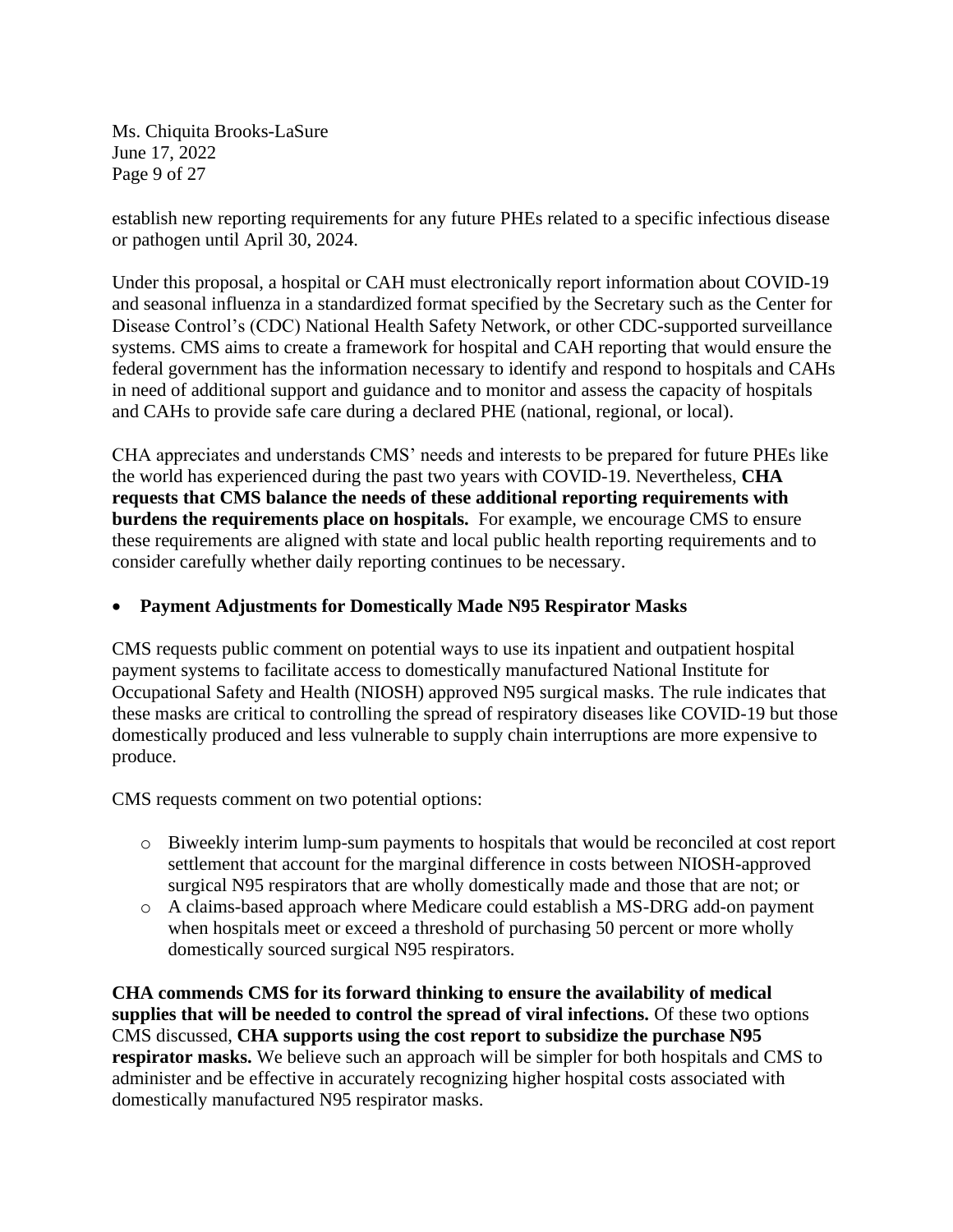Ms. Chiquita Brooks-LaSure June 17, 2022 Page 10 of 27

#### • **Request for Information on Social Determinants of Health Diagnosis Codes**

CMS is soliciting public comments on how the reporting of diagnosis codes in categories Z55- Z65 (i.e. persons with potential health hazards related to socioeconomic and psychosocial circumstances) may improve CMS's ability to recognize severity of illness, complexity of illness, and/or utilization of resources. CMS is also interested in receiving feedback on how it might otherwise foster the documentation and reporting of the diagnosis codes describing social and economic circumstances to more accurately reflect each health care encounter and improve the reliability and validity of the coded data including in support of efforts to advance health equity. CMS notes that examining the severity level designation of diagnosis codes is just one area to possibly support documentation and reporting of SDOH in the inpatient setting.

CHA supports the goals of collecting SDOH data for inpatients as a way to better understand their health drivers and social needs. We are extremely cautious, however, in any roll-out of mandatory use of Z codes or other SDOH diagnosis codes for two reasons: availability of social resources and patient sensitivity. Our members have found that patients are often hesitant to share SDOH data, especially if they do not understand how it will be used or why it is being collected. It is counterproductive to collect SDOH data without having resources and procedures in place to offer help. Our members work closely with clinical social workers, community organizations, and others, but solutions are not available in all communities for all social drivers of health. **We strongly urge CMS to avoid mandating the use of Z codes for all inpatient providers. Instead, we believe a provider-specific roll-out of voluntary Z code use is more appropriate.** We urge CMS to educate providers about the use of SDOH codes and how they can be used to improve an individual's care. We strongly recommend that instead of establishing requirements based on a Z code platform, CMS consider developing a broader strategy for collecting SDOH data that leverages technology available across multiple settings and does not impose an additional data collection burden on providers. CHA fully supports efforts to improve and increase the collection of SDOH data; however, we believe that these options can and should be designed in a way that would make it feasible for hospitals of all sizes and types to consistently collect data in a standardized manner without creating undue burden when better data sources may already be available.

# • **Hospital Pay-for-Performance (P4P) Programs**

#### *Measure Suppression, Scoring Changes, and Payment Adjustments*

In response to the continuing COVID-19 PHE, CMS proposes to continue prior and add new measure, scoring, and payment adjustments to the three hospital P4P programs: Hospital Readmissions Reduction (HRRP), Hospital Value-Based Purchasing HVBP), and Hospital-Acquired Condition (HAC) Reduction. CMS also announces several modifications to the technical specifications of selected measures. The prior and proposed changes are based on the cross-program measure suppression policy established during FY 2022 rulemaking, which was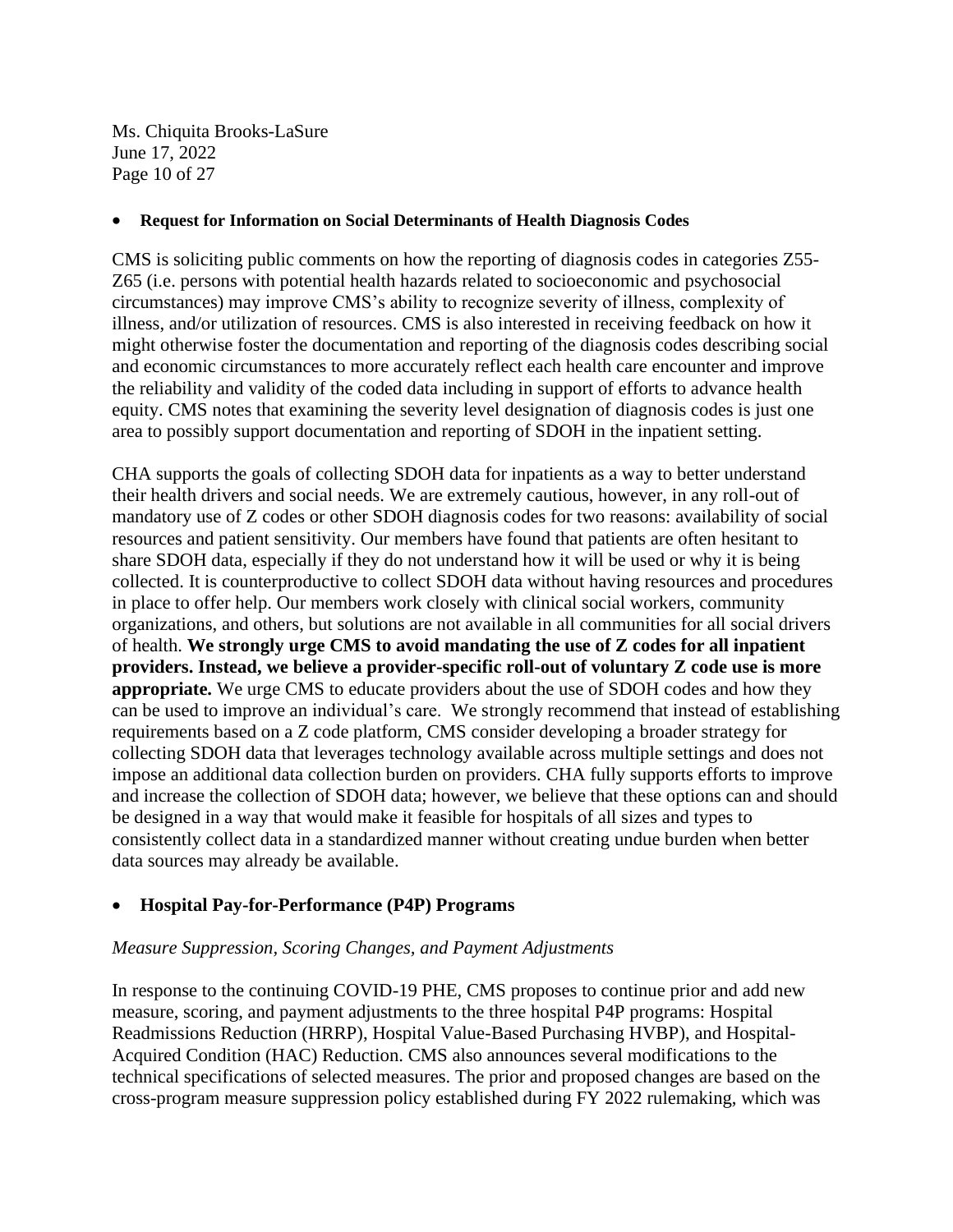Ms. Chiquita Brooks-LaSure June 17, 2022 Page 11 of 27

adopted as an approach to preserving fair and equitable payments across hospitals under the P4P programs. CHA remains grateful to CMS for its prior and ongoing attention to COVID-19 impacts on hospitals as the pandemic continues to evolve.

The proposed changes fall into four categories:

- o Identifying measures for which suppression will continue or newly apply;
- o Accounting through risk adjustment for downstream effects of patients with previous COVID infections;
- o Continuation or modification of scoring and payment adjustments adopted for FY 2022; and
- o Operational changes such as adjusting baseline and performance period to be consistent with availability of reliable data.

**CHA generally supports the proposed changes and the technical specification modifications, the net outcomes of which will enable our members to continue their mission to serve vulnerable patients.** We strongly agree with the continuation of special scoring policies for the HVBP and HAC Reduction programs that result in net-neutral payment effects on hospitals by those programs. We also appreciate the measure modifications proposed for the HRRP. However, we are unclear on why CMS has chosen not to make scoring and payment adjustments to this program that would render it net-payment neutral for hospitals, as the overwhelming majority of the COVID-19 PHE impacts on hospitals apply to all three P4P programs.

CHA appreciates that the proposed risk covariate for previous COVID-19 infection if finalized could allow tracking and better understanding of the effect of "long COVID" on hospital performance and lead to further P4P program changes if indicated by the data generated. We also support confidential reporting of hospital-specific performance results to providers for the suppressed measures as an adjunct to performance improvement planning, but we disagree with public reporting of those results. The potential for misunderstanding of the complexities of the PHE's effects on quality and the limitations of the available data and results far outweigh the utility of those data and results for use by patients and families.

Finally, CMS refers several times to its plan to resume "normal" P4P program operations beginning with the FY 2024 payment determination year. This appears to mean ending measure suppression as well as the application of special scoring and payment adjustments. While we appreciate CMS signaling its intentions a year early, given the volatility of COVID-19 transmission, infection, and severity rates along with continued geographic and temporal differences in pandemic effects CHA is less confident than CMS about the timetable for a return to pre-pandemic policies and operations. We strongly encourage CMS to make data-driven decisions rather than adhering to an arbitrary date for ending suppression. Should CMS continue to regard FY 2024 resumption as feasible, we strongly recommend that CMS engage in dialogue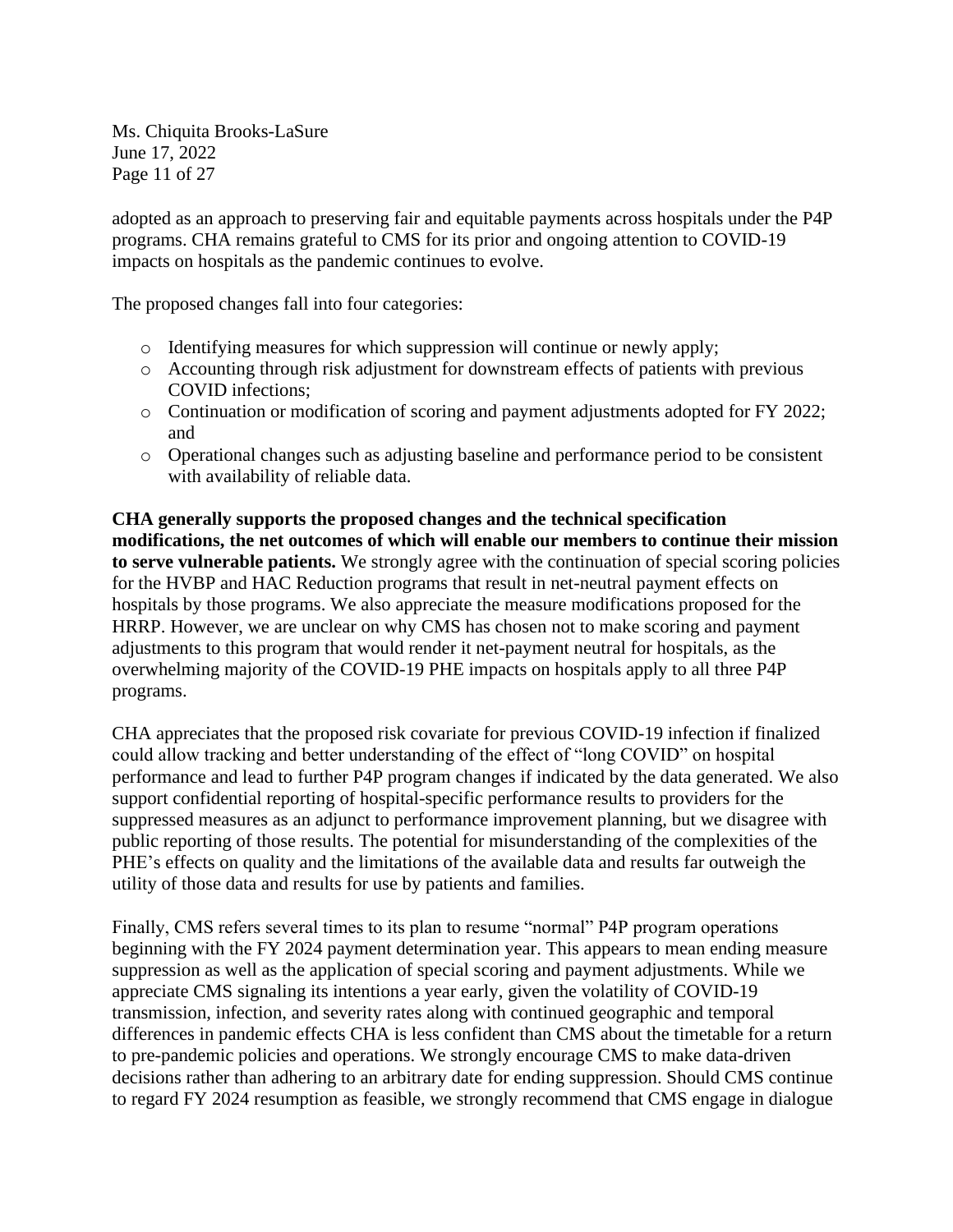Ms. Chiquita Brooks-LaSure June 17, 2022 Page 12 of 27

on this subject with the hospital community well in advance of proposed rulemaking, such as town hall meetings, listening sessions, focus groups, and other means of interaction.

### • **Request for Public Comment on Possible Future Inclusion of Health Equity Performance in the Hospital Readmissions Reduction Program**

CMS notes that the Hospital Readmissions Reduction Program (HRRP) currently uses dual eligibility for Medicare and Medicaid as a proxy for a beneficiary's social risk and uses dual eligibility, as required by the statute, to divide hospitals into peer groups for comparison under the program. In keeping with the agency's enterprise-wide focus of health equity and disparities, CMS requests comment on variables associated with or measures of social risk and beneficiary demographics as well as on broader definitions of dual eligibility for potential future incorporation into the Program.

CHA supports many of the ongoing initiatives by CMS to advance health equity in its quality reporting and value-based programs. However, we have some reservations about the potential actions outlined in this request for comment that would impact the HRRP.

**CHA does not find the balance of benefits, risk, and unintended consequences of incorporating hospital performance for beneficiaries with social risk factors into the HRRP to be positive at this time and in the manner** implied through the questions posed by CMS. The hospital P4P programs are designed by statute to focus on reducing Medicare payments for high-profile, high-cost, and partially avoidable events. CMS appears to be redirecting the focus of the HRRP to reducing payments for observed disparities that may be associated with some of the readmissions captured through the program. We question whether the use of reduced HRRP payments to reduce patient-level risk factors is an appropriate use of the Program. The Program's statutory requirement for peer grouping is designed to facilitate equitable payments to hospitals not patient-level equity in clinical outcomes.

CHA observes that that hospital readmission is the far downstream result of many interlocking factors that are often outside of hospitals' control. We believe that the path to health equity would be much better defined by efforts based on measures applicable to specific, actionable, upstream factors. For example, reducing disparities in timely provision of percutaneous coronary intervention for acute coronary syndromes seems a better-focused target than readmission after acute myocardial infarction.

We also note that the HRRP formula and its associated calculations are complex and complicated. Changes to the Program's methodology run the risk of unintended payment consequences.

Finally, CHA notes that confidential reporting of hospital-specific HRRP performance results in which hospitals are stratified into quintiles based on dual eligibility as a proxy for social risk has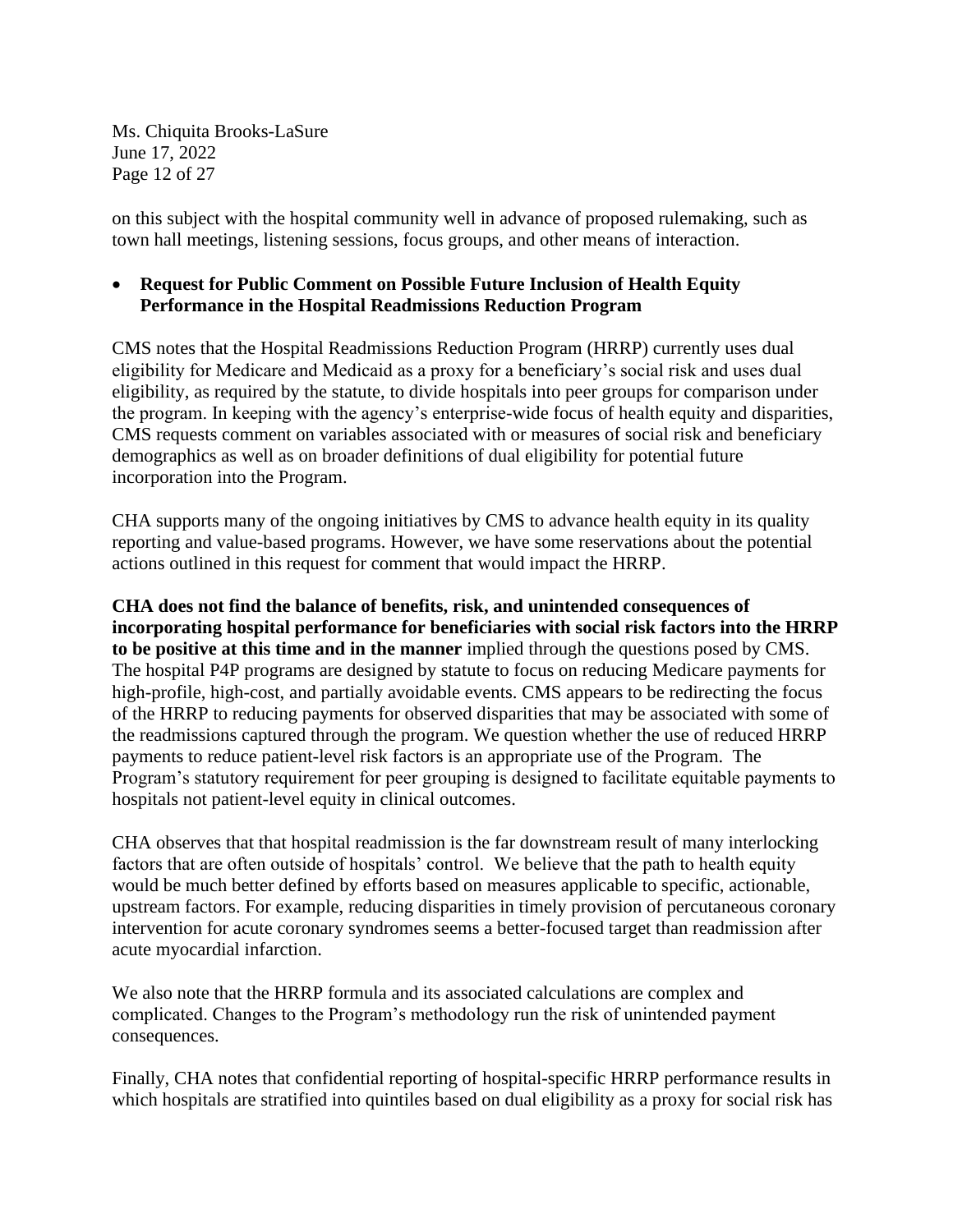Ms. Chiquita Brooks-LaSure June 17, 2022 Page 13 of 27

a very short track record, a large part of which has occurred during the atypical times of a public health emergency. An early evaluation of the effects of the first three years of hospital peer grouping has recently been published. $4$  The authors found significant reductions in penalties assessed on rural hospitals and hospitals caring for a high share of patients in poverty or from racial or ethnic minority backgrounds and conclude that improved equity is underway in the Program. **We recommend that the Program's current, statute-compliant structure be left undisturbed for several more years to allow these early findings to be confirmed.** 

### • **Request for Information: Current Assessment of Climate Change Impacts on Outcomes, Care and Health Equity**

CMS notes that climate instability resulting from global warming introduces a combination of catastrophic weather events and chronic disease impacts that creates serious burdens for healthcare organizations. CMS also cites evidence that climate change disproportionately harms underserved populations. The agency requests input about hospitals' responses to climate change and its downstream effects on their operations and the populations they serve, as well as ways for CMS to support hospitals in their climate change response efforts.

Catholic health care is committed to protecting the environment, to minimizing environmental hazards and to reducing our contribution to the problem of climate change. We care for those who are harmed by the environment, we strive for internal practices to ensure environmental safety and we advocate public policies and private actions that bring solutions. With our members, CHA is working to raise the issue of environmental stewardship as a mission– based clinical and public policy imperative. We act as responsible stewards of God's creation as we respond as a ministry to building healthier communities.

CHA shares concerns voiced by CMS about impacts of climate change on hospitals and health systems as well as nursing homes, home health agencies and other types of health care facilities. Our members are particularly attentive to these concerns, as our mission as Catholic healthcare providers leads us to serve a large population of historically disadvantaged and vulnerable patients. We believe that developing and implementing responses to climate change impacts is an essential part of our preparedness to protect the patients we serve by keeping them safe and maintaining our operations during emergencies.

There are already substantial public and private effort underway in the health care sector to address both the effects of climate change on patients and communities and the effects of health care operations on the climate. As only one example, several CHA members have been voluntarily working on reducing their greenhouse gas emissions for the past several years, driven by their commitment to care for creation and vulnerable populations the least prepared to deal

<sup>4</sup> Shashikumar SA, Waken RJ, Aggarwal R, et al. Three-Year Impact Of Stratification In The Medicare Hospital Readmissions Reduction Program. Health Affairs 2022; 41:375-382.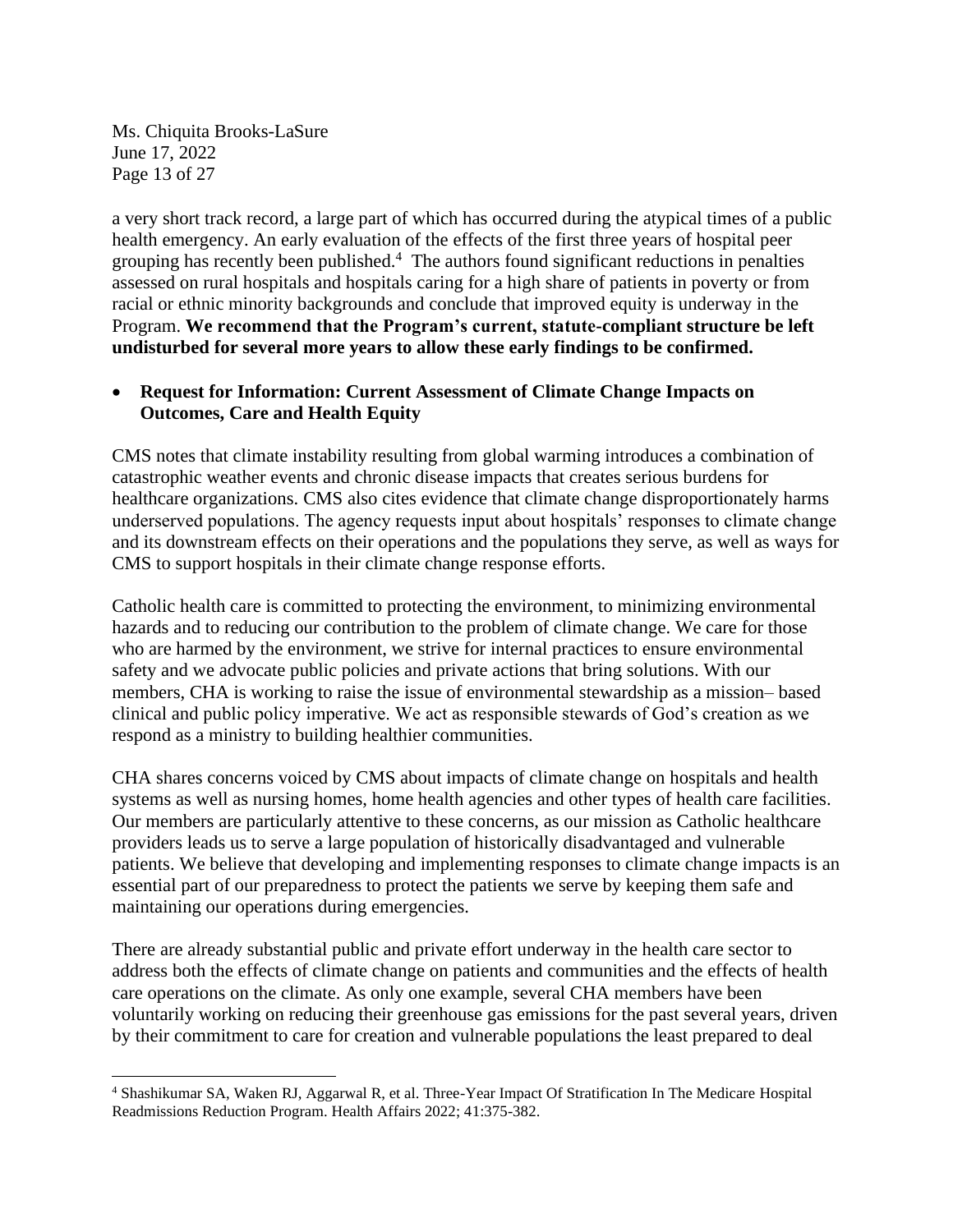Ms. Chiquita Brooks-LaSure June 17, 2022 Page 14 of 27

with climate change. They have joined initiatives such as the U.N.'s Race to Zero, the America Is All In coalition of leaders in support of climate action in the US, Health Care Without Harm's Health Care Climate Council and Health Care Climate Challenge, the National Academy of Medicine's Action Collaborative on Decarbonizing the US Health Sector, the new HHS Office of Climate Change and Health Equity pledge to reduce carbon emissions and strengthen resilience and the Vatican's Laudato Si' Action Platform which calls the global Catholic Church, including Catholic health care, to take action on the causes of climate change and its impacts.

CHA notes that the ongoing work of our members to meet CMS' Emergency Preparedness Requirements for Medicare and Medicaid Participating Providers and Suppliers serves as the foundation onto which they are grafting activities that specifically respond to the healthcare threats posed by climate change. Climate change impacts vary by geographic regions, and CHA members are tailoring their preparedness efforts to their respective environments (e.g., increased frequency of coastal flooding). Our hospitals and health care facilities are also extending our existing disaster preparedness partnerships with community-based entities to coordinate responses to events triggered by climate change impacts. Cooperation and coordination are especially important when patient evacuations become necessary.

We appreciate CMS's commitment to addressing the health impacts of climate change and believe the appropriate role for CMS is to support the health care sector in the work it is already doing. Sustainability initiatives, such as converting hospitals from natural gas heat to renewable energy sources, will be challenging from an operational reliability and financial standpoint. Federal and state funding will be important to drive adoption and offset the expense of initiatives that are the right thing, yet do not yield a positive return on investment. We urge CMS to bear this in mind when making reimbursement policy decisions that affect hospital financing.

CMS can also support health care systems by working with other federal and state agencies to provide integrated health and climate data to better understand how climate impacts health and health care utilization and by removing regulatory barriers that can hamper climate action by hospitals and systems.

CHA recommends that CMS and other federal agencies take actions that encourage prompt, coordinated, and effective local and regional responses to emergencies such as those triggered by climate change. Actions could include convening planning sessions, providing technical assistance, and offering grant programs that help hospitals and health care organizations bear the cost burdens associated with climate change responses. Finally, CMS can also play a role in educating the public about how climate change, the social drivers of health, health outcomes and health equity are all interrelated.

CHA's members have taken a leading role in addressing climate change and are developing a deep understanding of what approaches are most effective. We urge CMS to work with our members and other stakeholders to learn how the agency can best support this crucial work.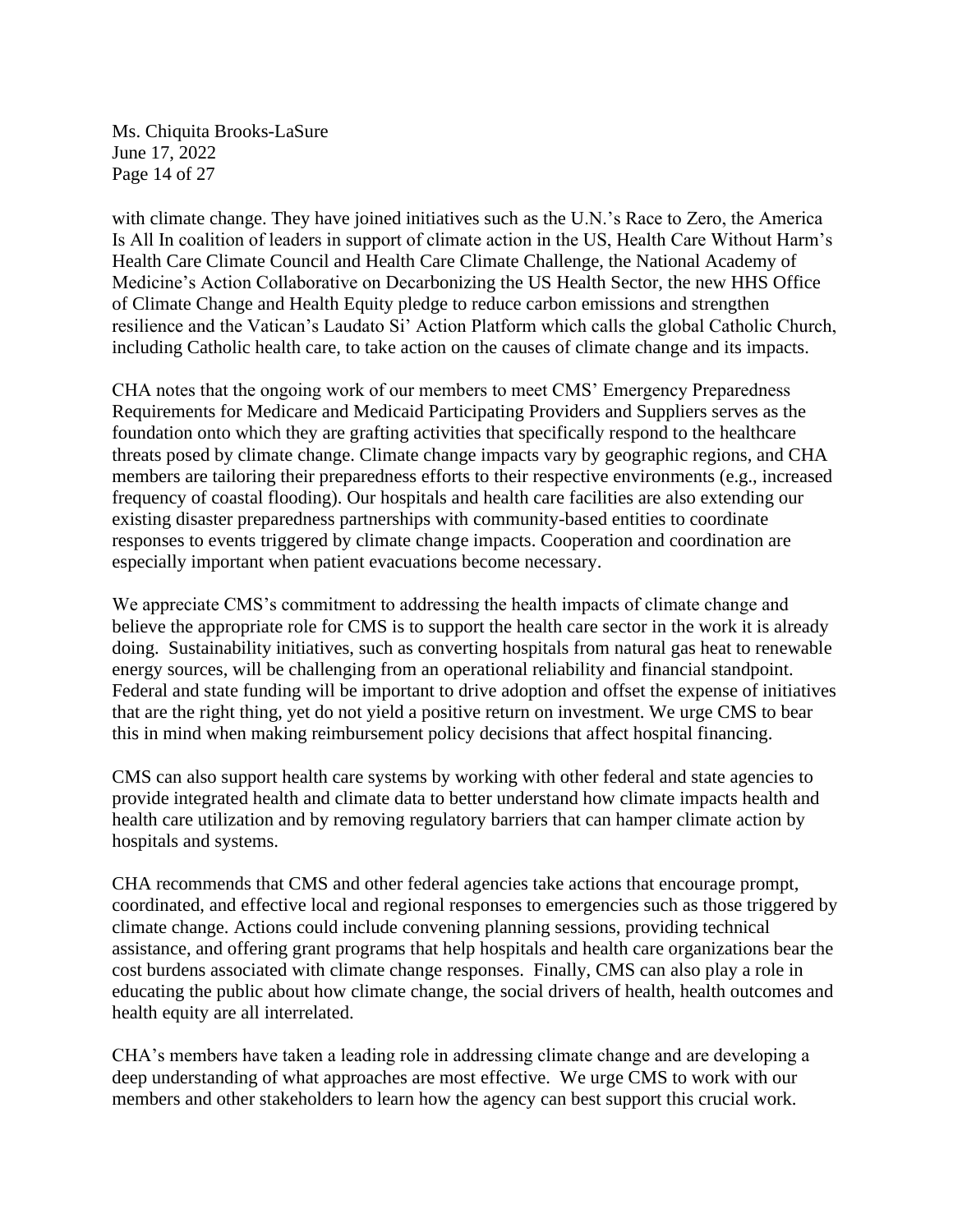Ms. Chiquita Brooks-LaSure June 17, 2022 Page 15 of 27

### • **Request for Information: Overarching Principles for Measuring Healthcare Quality Disparities Across CMS Quality Programs**

#### *General Considerations*

CMS requests input into key principles and approaches to be considered as the agency further develops its strategy for advancing health equity across its quality reporting and value-based programs.<sup>5</sup> This RFI focuses on consistent measurement of disparities and routine reporting of stratified measure results as strategic tools to closing equity gaps in its programs. CMS plans to employ these tools to provide actionable information about disparities to providers across the continuum of care through applications of the tools tailored to accommodate the contextual and structural variations across its quality enterprise. In this RFI, CMS defines health equity as *the attainment of the highest level of health for all people, where everyone has a fair and just opportunity to attain their optimal health regardless of race, ethnicity, disability, sexual orientation, gender identity, socioeconomic status, geography, preferred language, or other factors that affect access to care and health outcomes*. CMS also adopts a definition of measure stratification as the calculation of measure results for specific groups or subpopulations of patients.

CHA welcomes the opportunity to respond to this Equity Measurement RFI on behalf of our hospital and health system members. The Catholic health ministry is committed to achieving health equity, eliminating racial and ethnic disparities in health outcomes and improving access to quality health care for all, a commitment that is deeply rooted in our mission. In 2021 CHA and our members launched our Confronting Racism by Achieving Health Equity pledge/We Are Called initiative to recommit to ending health disparities across our country and to dismantling the systemic racism that remains ever-present in our society. The initiative is our shared effort to achieve equity in our own health systems and facilities and to advocate for change in the wider health care sector and our society. Almost 90% of our members have signed on to the four pillars of the pledge: working to achieve equity in covid-19 testing, treatment and vaccination; putting our own houses in order; building just and right relationships with our communities; and advocating for change at the federal, state and local levels to end health disparities and systemic racism.

We very much welcome efforts by CMS to advance health equity and support proposals that are valid, reliable, and feasible for hospitals. Our members are willing to take additional, reasonable steps to advance strategies that will make a real difference in ending health disparities and achieving health equity. This is work that the entire health care community should be working on together. While measurement and reporting are powerful tools, we urge CMS to proceed in manner that prioritizes collaboration over competition.

<sup>5</sup> Described a[t https://www.cms.gov/cms-strategic-plan.](https://www.cms.gov/cms-strategic-plan)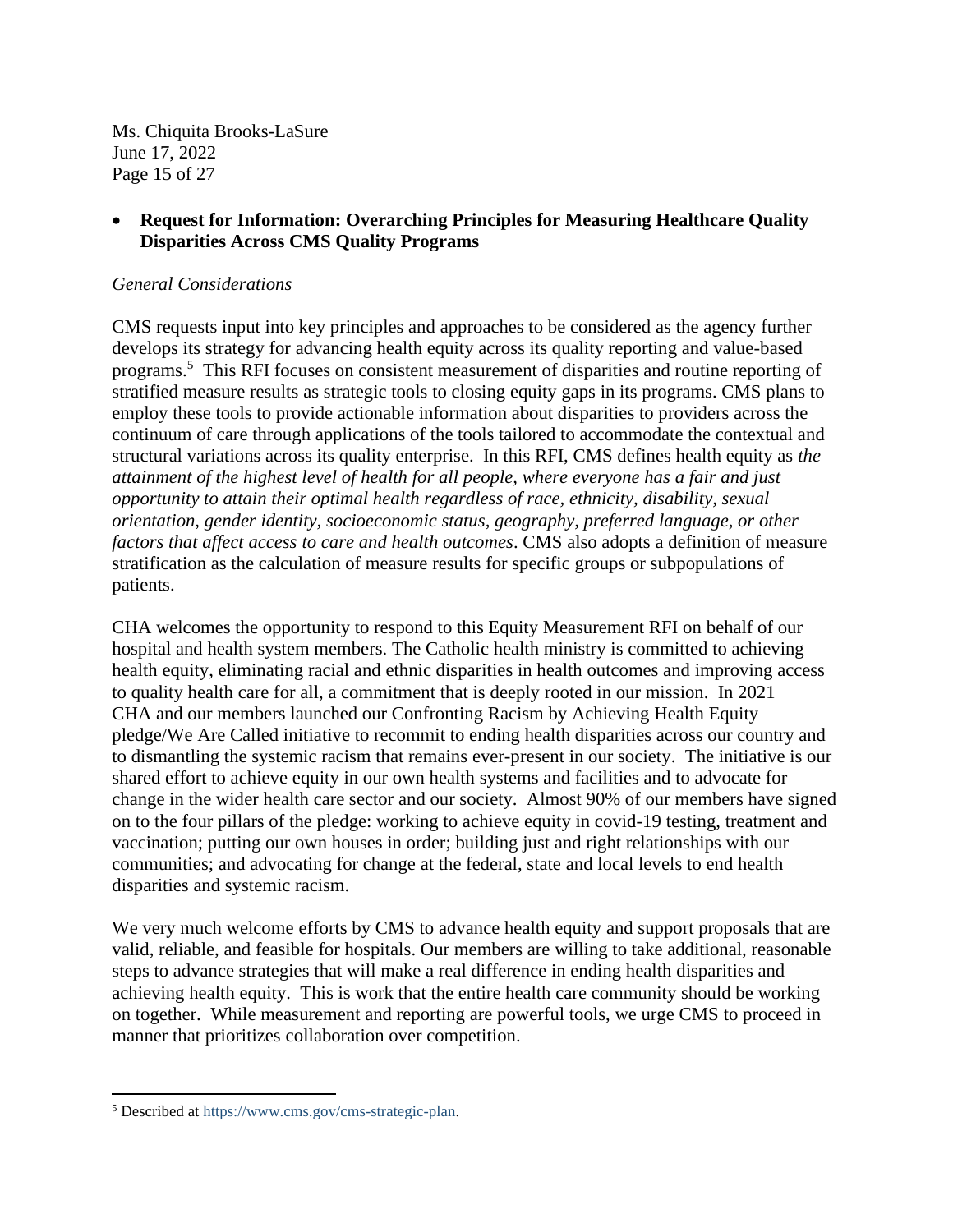Ms. Chiquita Brooks-LaSure June 17, 2022 Page 16 of 27

### *Key Considerations For Cross-Setting Use Of Quality Measures And Results Stratification*

### Identification of Goals and Approaches for Measuring Healthcare Disparities and Using Measure **Stratification**

CHA agrees with CMS that hospital-specific stratified results from the Within-Provider and Across-Provider Disparity Methods can support meaningful self-directed analysis by a hospital of its care for patients with and without specific sociodemographic risk factors associated with outcomes disparities. We also agree that care must be taken to avoid the inadvertent introduction of measurement and selection biases during stratification. We recommend that results be routinely examined for internal inconsistences (e.g., highly improbable results) and for consistent directional trends for interrelated stratification variables (e.g., low income and full Medicaid eligibility).

### *Guiding Principles for Selecting and Prioritizing Measures for Disparity Reporting*

CHA recommends the following as essential characteristics of measures focused on issues of health equity and disparities:

- o Data-driven -- be developed based upon well-documented outcome disparities with clear associations to well-defined social risk factors;
- o Actionable be designed to yield performance results for which change is possible;
- o Have utility -- in the near-term, process measures may be more feasible and could point the way to meaningful outcome measures
- o Give feedback -- be constructed for timely performance scoring and prompt provider feedback; and
- o Feasible based on considerations of provider burden and CMS operational capabilities.

#### *Principles for Social Risk Factor and Demographic Data Selection and Use*

CMS notes the challenges of selecting from the myriad factors for which associations with disparities have been suggested and the limited availability of high-quality (i.e., self-reported) data sources for certain variables. CMS describes proxy variables (e.g., neighborhood indices) and tools (imputation for missing data) for possible use when self-reported data are scarce.

While imputation of data could be helpful in providing insights when addressing topics dependent on community factors, such as readmission, mortality and cost, patient level data would be preferred for measures focused on hospital practices and outcomes. CMS should engage in extensive testing on specific measures and scoring methodologies before using data imputation on measures with respect to things like risk adjustment and comparative performance.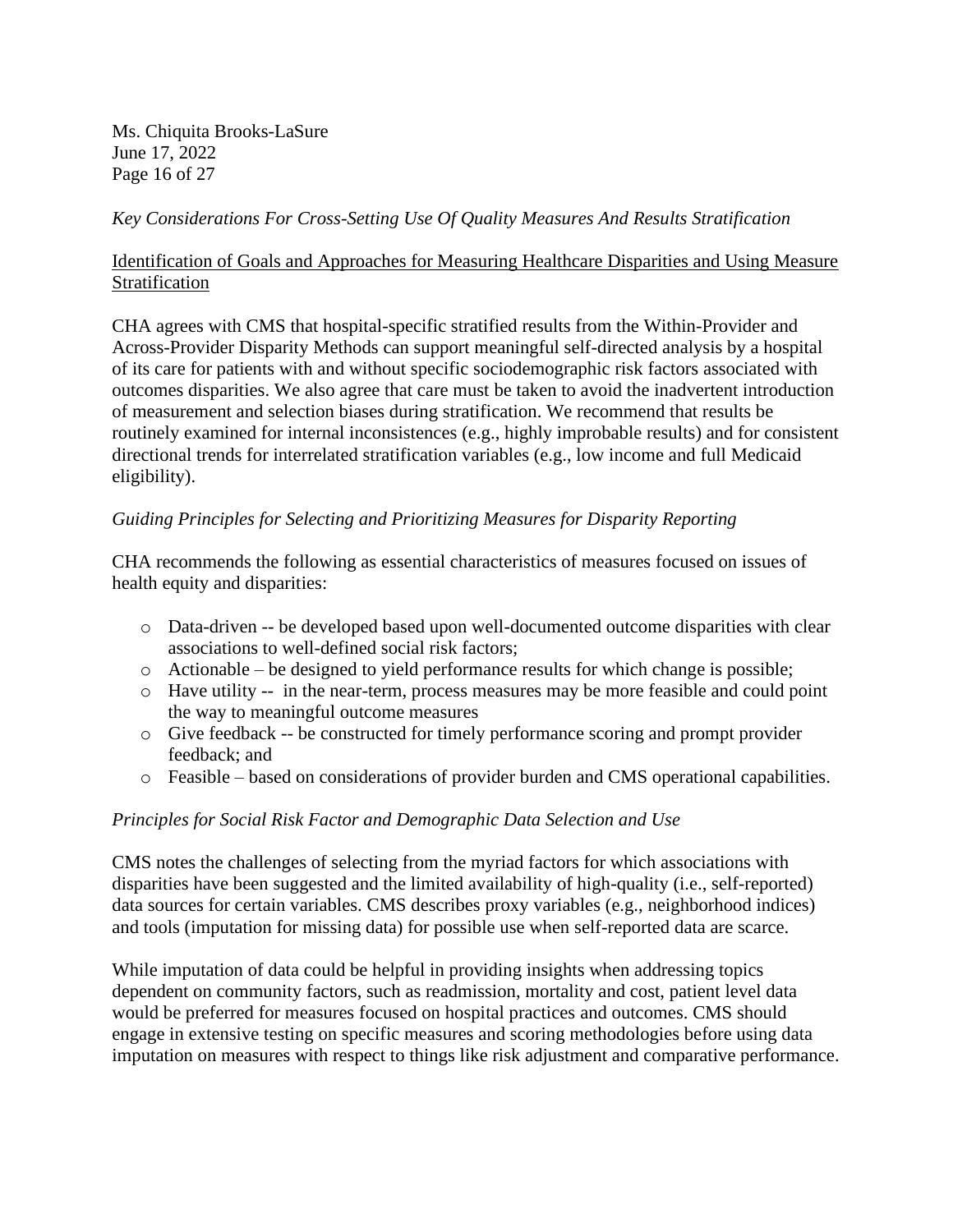Ms. Chiquita Brooks-LaSure June 17, 2022 Page 17 of 27

CHA recommends that CMS begin disparity analyses and stratified reporting with demographic and social risk variables for which CMS already has large data sets (e.g., Medicare enrollment and claims data) containing potentially relevant information (e.g., diagnoses, dual-eligibility status).

We further recommend strongly that all variables to be analyzed for disparities be required to have clear, standardized definitions and that practical barriers to the number of variables to be studied be taken into account, including reporting burden created for providers and optimal allocation of finite provider and CMS resources.

CHA recognizes that patients may be reluctant to share sensitive personal information, contributing to the challenge of missing data points for the gold standard, self-reported data. We support the judicious use of substitute variables being considered by CMS, such as neighborhood-based variables (e.g., Area Deprivation Index). We encourage CMS to seek out alternative sources of social risk factor data in other HHS initiatives and other federal programs and as part of activities underway outside of HHS.

### *Identification of Meaningful Performance Differences for Use in Stratified Results Reporting*

CMS briefly describes multiple potentially useful methods for identifying meaningful performance differences (i.e., disparities) and sharing them with providers through stratified results reports: confidence intervals, standard deviation-based cut points, clustering algorithm use, rank ordering, categorization using thresholds or fixed intervals, benchmarking, and peer grouping. Comments are solicited about preferred methods.

CHA believes that the preferred method(s) will vary with the quality measure and the program in which it is being used, the sociodemographic variable being studied, the disparity method being used, provider type, care setting, and intended audience for the results. Decision making should most often rest at the program level though domain, subgroup, and measure level decisions could be appropriate in select circumstances. We advise CMS to consider first if stratified results calculation and reporting of a given measure-sociodemographic variable combination is appropriate and the likelihood that the ensuing results when presented to providers will incent them to conduct self-directed analyses that could lead to effective interventions to reduce disparities.

CHA advises that methods such as thresholds or fixed intervals and rank ordering be used with particular care as they carry a relatively high risk for creating subgroups that could be inappropriately characterized as practicing discrimination. Labeling of providers as discriminatory, even though unintentional, when based on poorly chosen statistical methods and/or inappropriate application of stratified reporting results could cause long-term and nearly irreparable harm to beneficiaries, providers, and the Medicare program. The same risk appears even higher for the method of regression decomposition, not included in this RFI but described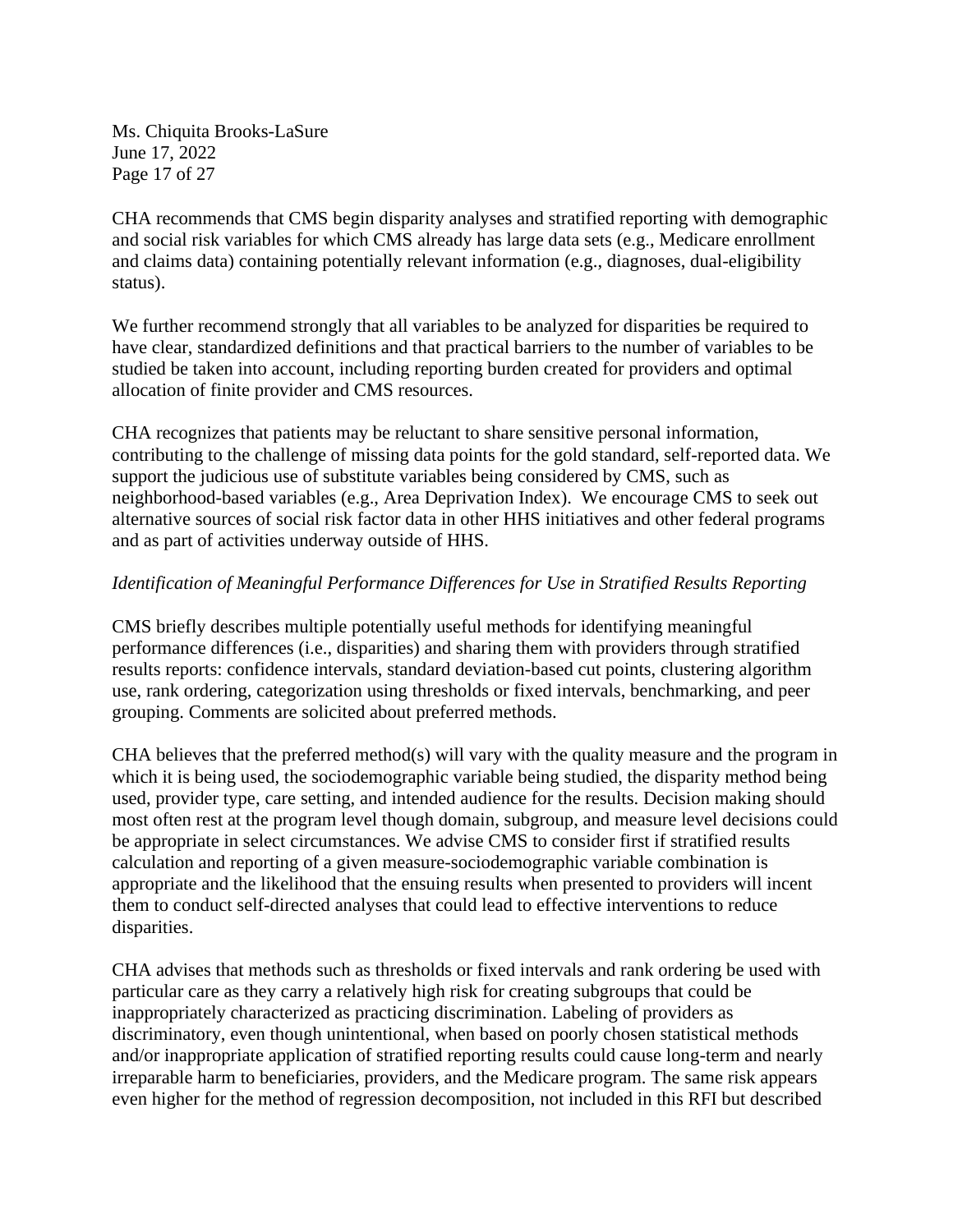Ms. Chiquita Brooks-LaSure June 17, 2022 Page 18 of 27

in some detail by CMS in recent rulemaking for other Medicare sectors (e.g., Inpatient Rehabilitation Facility Prospective Payment System FY 2023 proposed rule).

### *Guiding Principles for Reporting Disparity Results*

CMS observes that the agency typically begins with confidential reports to providers before transitioning to public reporting of results from its quality reporting and value-based programs. CMS believes that initial confidential reporting is especially beneficial when new programs, measures and/or measurement methodologies are being introduced. The agency also believes that public results reporting enables market forces to incent improvement by providers in order to remain competitive. CMS states that the statute requires public reporting of results from all its quality programs and strongly implies that stratified results would be similarly subject to mandatory public reporting.

CHA believes that confidential reporting to providers is entirely appropriate for measures and initiatives involving stratification for demographic and social risk factors. Results reporting should be accompanied by a review and correction process and be subject to data validation. Any transition to public reporting should be planned and implemented in a deliberate and unhurried manner, and only after the data collected have demonstrated a high degree of reproducibility and after a period of confidential reporting that is sufficient to identify unintended consequences. CHA also reminds CMS of the need to structure any public reporting of disparities comparison results in a way that avoids the risk of further disadvantaging providers who serve populations and areas with limited resources (e.g., located in low-income and rural communities). Finally, we note that statute provides the Secretary with considerable discretion and flexibility regarding public reporting.

#### *Conclusion*

CHA continues to strongly support the essential work being done by CMS related to healthcare disparities and inequities as represented by this Equity Measurement RFI. Identifying and reporting disparities within CMS programs remains a worthy goal to which the Federation recommends a deliberative, consistent, coordinated approach be taken by the agency. Some of the tools and methods described in this RFI appear promising for use in CMS programs. CHA remains fully committed to working with CMS, HHS, and others on additional principles, tools, and methods for disparities reporting that seem likely to be feasible, practicable, and lead to improved health outcomes.

# • **Hospital Inpatient Quality Reporting (HIQR) Program**

*Hospital Commitment to Health Equity (HCHE) structural measure*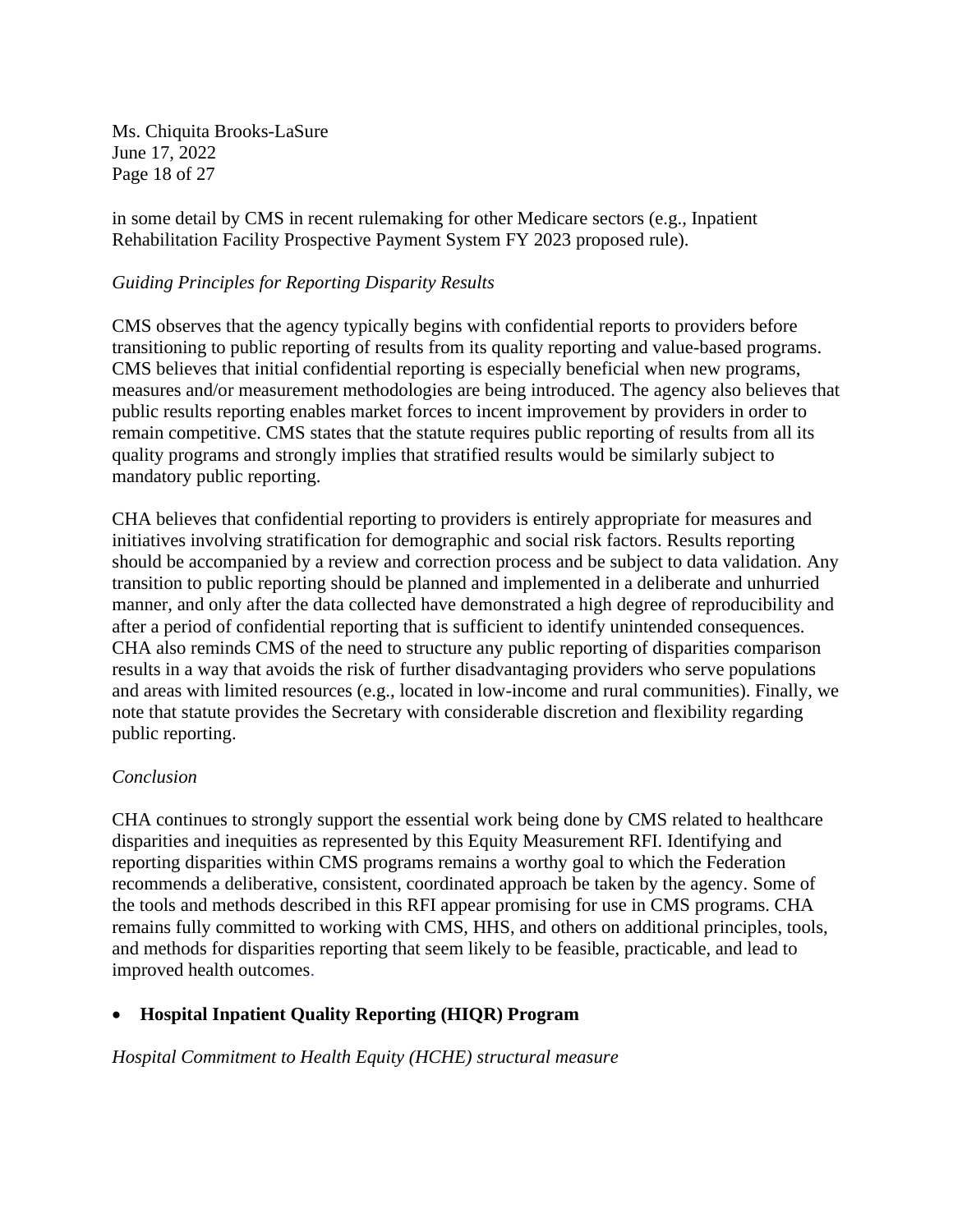Ms. Chiquita Brooks-LaSure June 17, 2022 Page 19 of 27

CMS proposes to add a structural measure *Hospital Commitment to Health Equity* to the Hospital IQR Program, with required reporting to begin with the FY 2025 payment determination year. CMS intends for the HCHE measure to assess a hospital's commitment to health equity across five domains: Equity as a Strategic Priority, Data Collection, Data Analysis, Quality Improvement, and Leadership Engagement. Each domain contains multiple elements (e.g., training staff in culturally sensitive collection of demographic and/or social determinant of health (SDoH) information is an element under the Data Collection domain). To received credit for the measure, a hospital would attest affirmatively to all five domains, receiving one point per domain. All elements within a domain must be completed to attest affirmatively and receive the point for that domain. The HCHE measure was conditionally supported for rulemaking by the Measure Applications Partnership after considerable discussion. It has not been submitted for NQF endorsement and CMS does not state an intent to do so.

CHA and our members are fully committed to eliminating health disparities and to achieving equity in the provision and quality of health services. Our member hospitals have considerable experience with the delivery of culturally competent care as well as care that meets the special needs of patients whose social risk factors complicate their care, such as physical and sensory disabilities, housing and food insecurity, and limited English proficiency. Our hospitals have successful programs to increase the presence of underrepresented groups in their organizational leadership. We support the deployment of EHR capabilities in our hospitals that enable improved collection; our members routinely collect race, ethnicity, and language preference data and are expanding their efforts to link those data to quality measurement.

**CHA supports inclusion of this type of measure in the IQR program and looks forward to working with the agency on health equity improvement now and in the future.** The measure has not yet been endorsed by the NQF and we urge CMS to submit it for endorsement as soon as possible. We also recommend that CMS consider giving partial reporting for systems that are committed to health equity but are in the process of implementing new policies and procedures. We also urge CMS to develop guidance documents and other forms of technical assistance to provide needed clarification so that reporting is consistent across hospitals.

### *Screening for Social Drivers of Health and Screen Positive Rate for Social Drivers of Health Measures*

CMS proposes to add a pair of complementary measures focused on screening by hospitals for Social Drivers of Health to the HIQR Program, beginning with voluntary reporting for the CY 2023 reporting period and mandatory reporting beginning with the CY 2024 reporting period/FY 2026 payment determination. Together the measures would require hospitals 1) to seek information from all adult patients admitted about five health related social needs (HRSN): food insecurity, housing instability, transportation needs, utility difficulties, and interpersonal safety; and 2) to calculate positivity rates for each HRSN among the screened population. CMS states that the measures are intended to promote adoption of HRSN screening by hospitals and to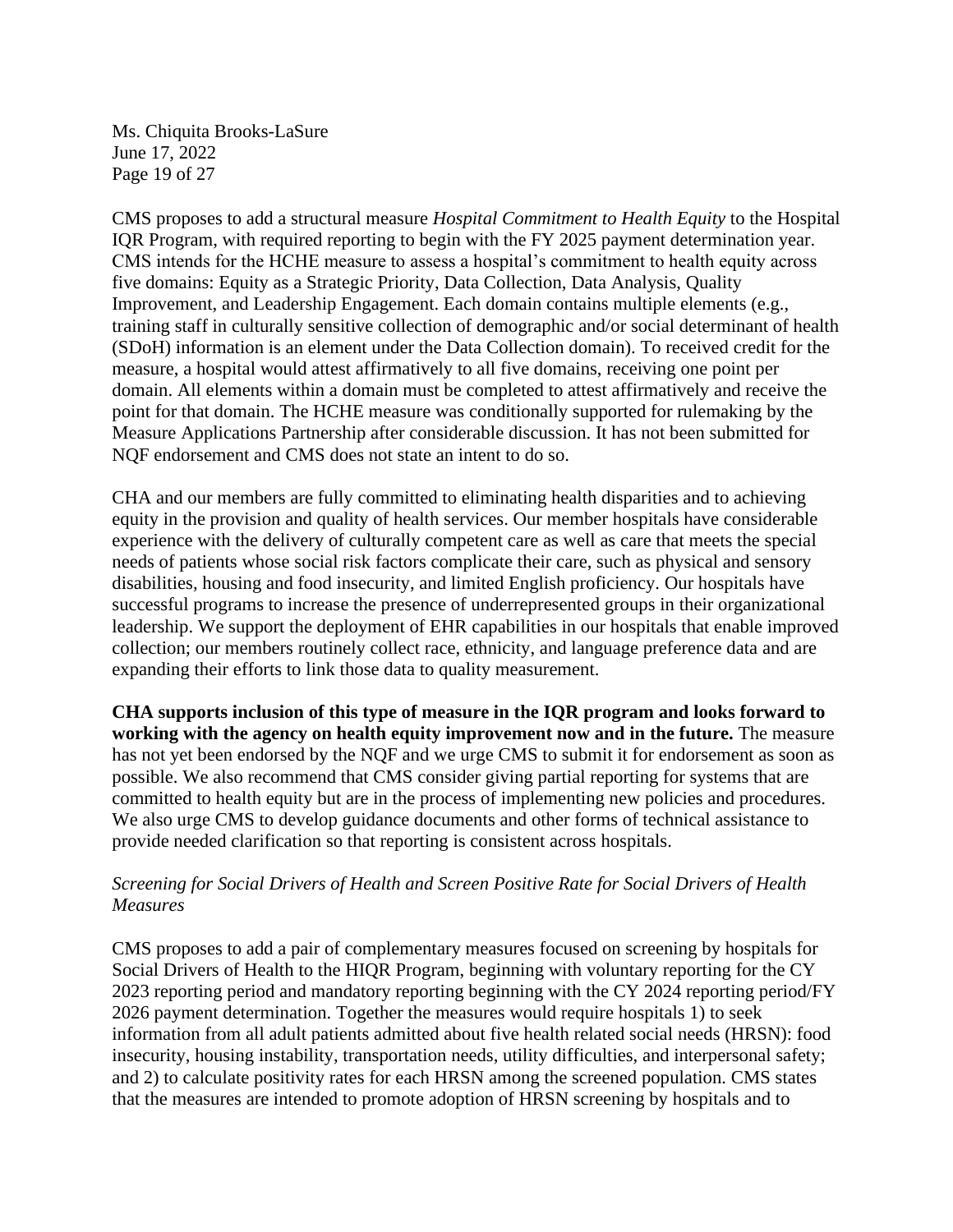Ms. Chiquita Brooks-LaSure June 17, 2022 Page 20 of 27

provide information upon which a hospital can develop an action plan reflective of its population's needs and available community-based services.

CHA members are firmly committed to providing holistic and compassionate care to all patients, including attention to their health-related social needs and we recognize the value and importance of screening for such needs. **With respect to the first measure, we appreciate the flexibility proposed by CMS.** Hospitals could use the screening tool of their choice and use data from administrative claims, EHRs, patient assessments, or patient-reported surveys. Similar to the proposed Hospital Commitment to Health Equity measure, this proposed measure has not yet been endorsed by NQF, and we urge the agency to quickly submit this measure for review.

**With respect to the second measure, CHA recommends CMS postpone its inclusion in the IQR program.** We have several concerns. CMS believes the use of this measure could help promote linkages with relevant community-based services that would address those needs and support improvements in health outcomes following hospitalization. The link between performance on this measure to better health outcomes is unclear, as noted during review of these measures by the Measure Applications Partnership (MAP) Hospital Workgroup. The screen-positive rates will be extremely difficult to interpret since their denominators will not be specific to the HRSN in the numerator for which a rate is being calculated. It is unclear how this information by itself will promote connection with services in the community. While many of our members are using screening tools and have partnerships with community service providers, establishing these relationships can be different and vary by area. Because this measure would provide information about needs in the community, not about care provided by the hospital, we have concerns about publicly reporting the results. It could be misused as a way to compare hospitals on factors outside of their control. Should CMS decide to adopt this measure, we strongly urge that the voluntary reporting period be extended and that CMS work with hospitals to monitor its implementation and whether it has had a positive effect on efforts to engage community partners.

CHA reiterates our strong belief that the concepts and intentions of these measures are of great importance to holistic, patient-centered care delivery by hospitals and health systems, including our members. We agree that screening for social needs, when done in an appropriate manner and part of a larger community-wide system to provide the services needed is a valuable goal that should be encouraged and supported. Many of our members are leaders in this work. While we appreciate CMS' desire to take steps to encourage social needs screening, it is essential that this be done in a way that furthers screening and does not discourage providers or patients from participating. Screening must be done in a culturally sensitive and appropriate manner and in a way that minimizes burdens on caregivers. Identifying needs without a means to address them is demoralizing for both the caregiver and the patient and could erode the patient's trust. CMS should work with stakeholders to develop technical support and education on the most effective way to both screen for social needs and work with community and other organizations to meet those needs. We support continued work on the proposed measures to produce data that will be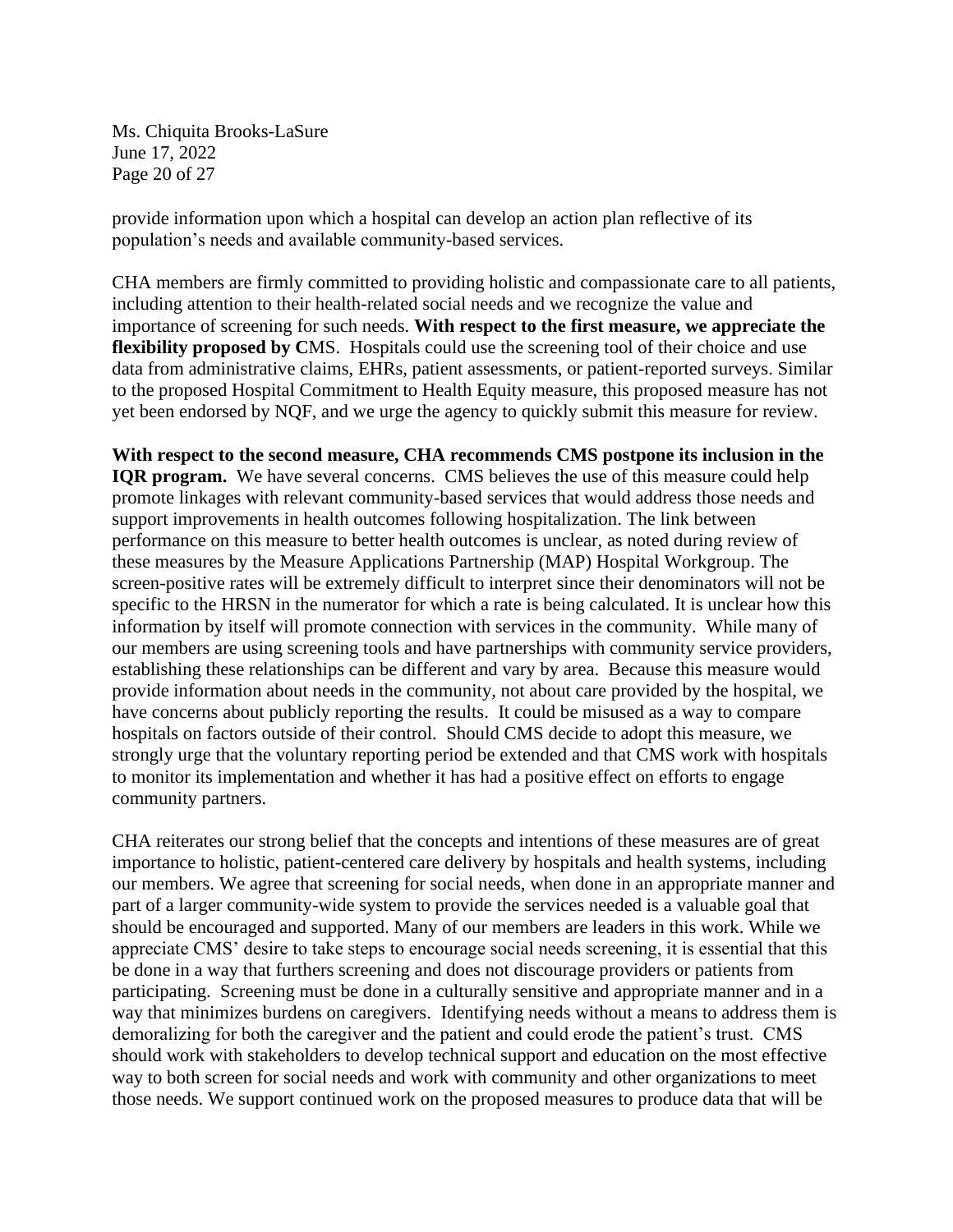Ms. Chiquita Brooks-LaSure June 17, 2022 Page 21 of 27

interpretable, meaningful, actionable, and reliably scored and will not impose excessive burden compared to the benefits of the information collection.

*Cesarean Birth electronic clinical quality measure (eCQM) and Severe Obstetric Complications electronic clinical quality measure (eCQM)* 

CMS proposes to add the *Cesarean Birth* and the *Severe Obstetric Complications* eCQMs to the HIQR measure set. Both measures would be available for self-selected reporting for the CY 2023 EHR reporting period, and reporting for both would become mandatory beginning with the CY 2024 period.

Reducing maternal morbidity, ending disparities in maternal health outcomes and improving the health of mothers and infants is a top priority for CHA. Providing compassionate care for mothers and babies has long been an integral part of the founding ministries of Catholic health care, and we strongly support the development of measures to improve the quality of maternal health care. **However, while we fully agree with CMS that more must be done to protect health and lives of mothers and infants, we have some concerns about these two measures as proposed.**

A chart-abstracted version of the Cesarean Birth measure has been continuously endorsed by the NQF since 2008. During Measure Applications Partnership (MAP) review of the eCQM version, reservations were expressed whether sufficient feasibility testing of measure reporting had been completed. We note that additional testing was done subsequently, and the eCQM is under review by the NQF. CHA does not object to the measure *per se*, but we would prefer that CMS defer adopting this measure into the HIQR Program until NQF review is completed and endorsement awarded.

More extensive reservations were raised during MAP review of the Severe Obstetric Complications eCQM related to feasibility, reliability, and validity, and potential discouragement of medically necessary maternal blood transfusions. The measure has a complex, multifactorial risk-adjustment structure about which the MAP also voiced concerns. CHA does not object to this measure *per se*, but we would strongly prefer NQF endorsement be awarded prior to measure adoption by CMS. We would not want much needed efforts to improve maternal health care to be confounded by premature adoption of a flawed measure.

CHA recommends modification of the proposed timeline for reporting of these two eCQMs. We support their addition to the HIQR and the Medicare Promoting Interoperability (PIP) programs for the CY 2023 EHR reporting period for optional reporting as self-selected measures, if NQF endorsement has been received. However, we do not agree with transition to mandatory reporting beginning with the CY 2024 EHR reporting period. First, adding the two measures would substantially increase the number of specified mandatory measures from four to six in a single year. Our members continue to experience challenges with reporting the currently required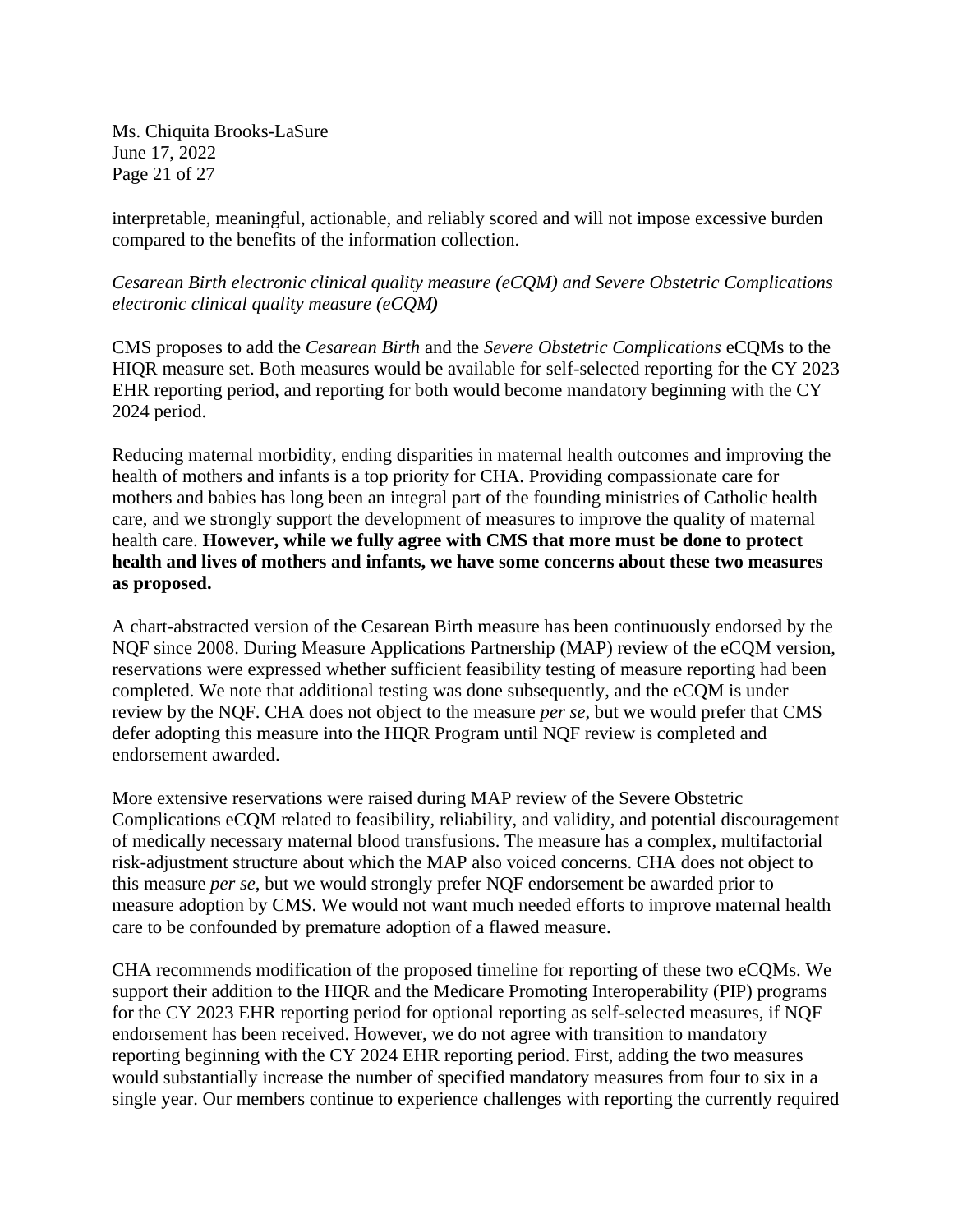Ms. Chiquita Brooks-LaSure June 17, 2022 Page 22 of 27

eCQMs and we note that new eCQM implementation is very costly and time consuming for hospitals. Second, given the concerns already voiced about insufficient testing of these measures for reporting feasibility across a range of EHR products and statistical reliability questions, CHA recommends that CMS limit these measures to self-selected reporting until enough experience has been gained in the field to confirm feasibility and reliability. We also recommend that these measures not be considered for addition to other CMS quality or P4P programs until satisfactory real-world experience with them has been documented.

### *Hospital-Level Total Hip Arthroplasty (THA) and/or Total Knee Arthroplasty (TKA) Patient-Reported Outcome Performance Measure (PRO-PM)*

CMS proposes to adopt the Hospital-Level, Risk Standardized THA/TKA PRO-PM measure into the HIQR Program. This patient-reported outcome measure includes standardized functional status data collection preoperatively and for 1 year postoperatively. CMS proposes to begin with two sets of voluntary collection and submission periods followed by mandatory reporting. Measure results would affect payment determinations starting in FY 2028.

CHA is generally supportive PRO-PMs for clinical conditions when reliable outcome tools are available for patient completion, as is true for this measure. We believe that the long-term (12 month) patient-reported follow-up included in this NQF-endorsed measure has considerable potential value for hospital and surgeon quality improvement initiatives and for beneficiary decision-making. We note that hospitals participating in the Comprehensive Care for Joint Replacement (CJR) bundled payment model have had the option of reporting this measure since the model began in 2016. Unfortunately, CMS has not yet publicly released any performance results or other information about experience with this measure by CJR participant hospitals. CHA is aware that reporting this measure has proven extremely challenging and quite burdensome for hospitals and measure completion rates have been low**. Therefore, CHA recommends that CMS defer adoption of this measure into the HIQR Program until data about its usage in the CJR model are released publicly and independently analyzed.** 

### *Hospital-Level Risk-Standardized Complication Rate (RSCR) Following Elective Primary Total Hip Arthroplasty/Total Knee Arthroplasty*

CMS proposes to return a revised version of the THA/TKA Complications measure to the HIQR Program beginning with the FY 2024 payment determination. The original measure version was removed from the Program as part of burden reduction efforts during FY 2018 IPPS rulemaking and has since undergone comprehensive review. The proposed revised measure version differs from its predecessor by the addition of 26 ICD-10 diagnostic codes for mechanical joint prosthetic complications to the numerator (outcome) specifications. CMS plans to replace the predecessor original measure version that currently remains in the HVBP Program with the revised measure if finalized, once the statutory requirement for public display of the revised measure's results in the HIQR Program for a year has been met.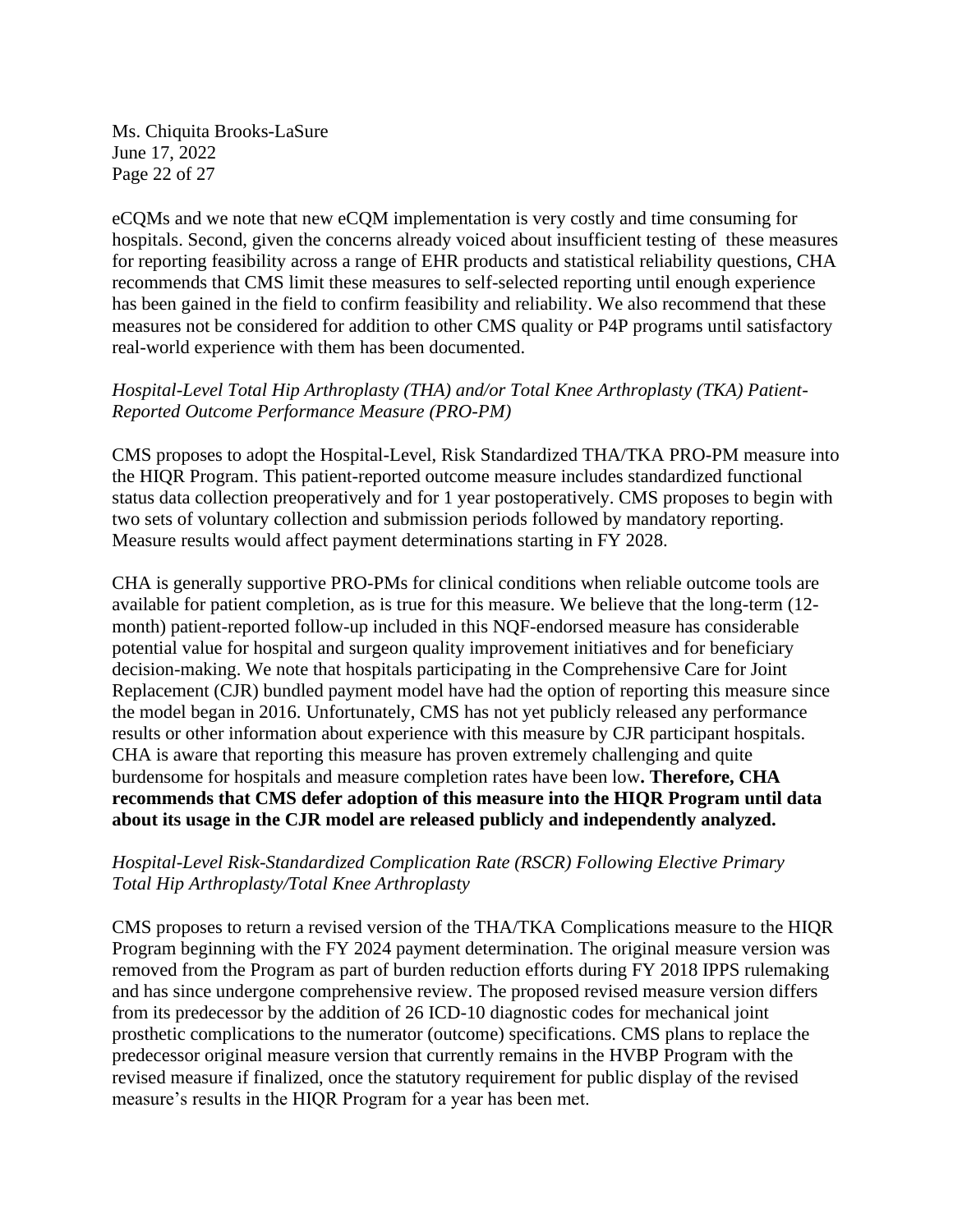Ms. Chiquita Brooks-LaSure June 17, 2022 Page 23 of 27

# **CHA supports the adoption of the proposed revised version of the THA/TKA**

**Complications measure into the HIQR Program.** Complication rates are highly valuable for provider self-improvement and beneficiary decision making. We are concerned, however, that for a period of at least one year, two slightly different versions of this claims-based measure will be applied to hospital performances and yield differing results, one set for the HIQR Program measure (revised version) and a second set for the HVBP Program measure (original version). This could make accurate interpretation of their performance results difficult for hospitals and easily confuse consumers when publicly reported. CHA asks CMS to share its plan to mitigate adverse effects of this version mismatch. We would prefer that the revised measure version be NQF-endorsed, but it was supported by the MAP for rulemaking and we understand that CMS plans to submit the measure to NQF in the near future. Finally, we reiterate our prior objection to simultaneous use of this measure in the HIQR and HVBP programs, effectively creating a double-jeopardy scenario for hospitals. We advise CMS to consider avoiding that scenario by planning to remove the revised measure from the HIQR Program when it is adopted onto the HVBP Program as a replacement for the original measure version.

### *Hospital-Level, Risk-Standardized Payment Associated with an Episode-of-Care for Primary Elective Total Hip Arthroplasty and/or Total Knee Arthroplasty*

CMS proposes to adopt a refined version of the current THA/TKA Episode Payment measure beginning with the FY 2024 payment determination. The measure numerator would be revised to include the same 26 additional ICD-10 diagnostic codes for THA/TKA complications that are also being proposed for addition to the THA/TKA Complications measure. The proposed update was developed as a result of routine measure maintenance review. Prior to refinement, this measure was NQF-endorsed and CMS plans to submit the refined measure to NQF in the near future.

CHA would prefer the refined measure to be NQF-endorsed and we encourage CMS to expeditiously seek NQF review or to consider delaying measure adoption. We do believe the refined measure to be an improvement over the current version, as CMS indicates it would capture complications being missed by the current measure version. However, we are concerned about overlap between this episode payment measure and the MSPB-Hospital measure that CMS is also proposing to reintroduce to the HIQR Program for FY 2024.

#### *Excess Days in Acute Care (EDAC) After Hospitalization for Acute Myocardial Infarction (AMI)*

CMS proposes to refine the AMI EDAC measure by increasing the minimum case count from 25 to 50 cases. This change is designed to address reliability concerns identified during routine measure maintenance review.

CHA supports this change to increase measure reliability. However, we do not support continued inclusion of the AMI EDAC measure in the HIQR Program. The proposed revision does not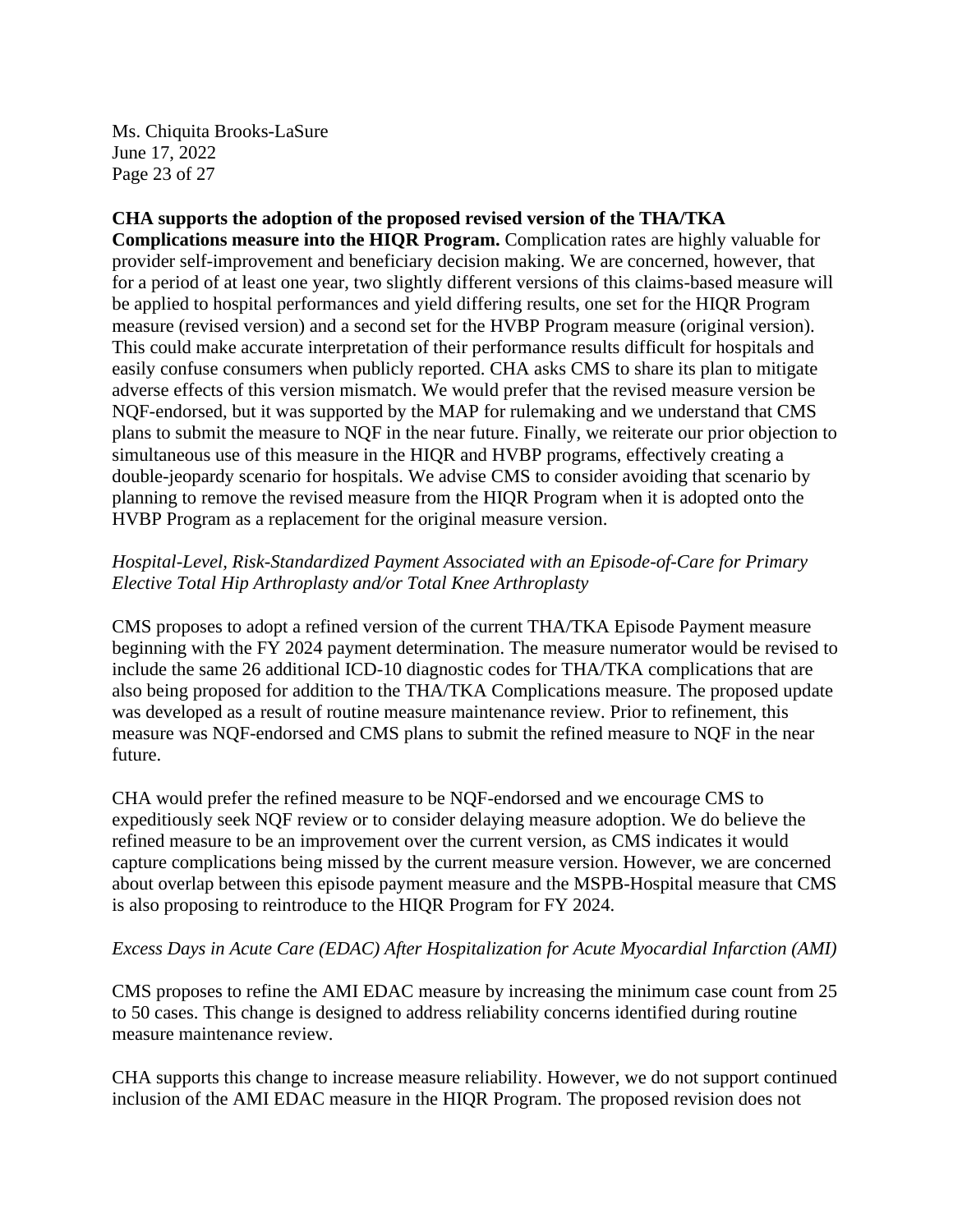Ms. Chiquita Brooks-LaSure June 17, 2022 Page 24 of 27

address the problem of lumping readmissions, observation stays and ED visits into a single category. Combining these very different care settings and approaches to patient care yields a number of days that is difficult to interpret and not actionable. We also note that this measure was added on the assumption that then-new readmission measures would increase use of observation stays and ED visits, but evidence to support that assumption has not emerged.

### *Hospital-Harm—Opioid-Related Adverse Events eCQM*

CMS proposes adding an outcome measure designed to measure adverse effects of opioid administration to hospital inpatients as defined by use of naloxone for opioid reversal outside of an Operating Room setting. This measure has had a lengthy development history involving multiple refinements.

CHA supports efforts led by CMS to address our nation's opioid epidemic, but we are uncertain that adoption of this measure will be impactful. We do not object to the proposed measure itself, which appears to better capture true "rescue event" uses of naloxone than prior versions. However, we note that the overall number of inpatient naloxone rescue events is small. More generally, we are concerned about the substantial cost and time burden faced by hospitals when adopting new eCQMs. If CMS proceeds to finalize adopting this measure into the HIQR Program, CHA recommends to CMS that it remain for the foreseeable future in the optional, self-selected for reporting category.

#### • **Actions to Improve the Quality and Safety of Maternal Care**

Reducing maternal morbidity, ending disparities in maternal health outcomes and improving the health of mothers and infants is a top priority for CHA. Providing compassionate care for mothers and babies has long been an integral part of the founding ministries of Catholic health care, and we strongly support the development of measures to improve the quality of maternal health care. We fully agree with CMS that more must be done to protect health and lives of mothers and infants.

#### *Establishing the Maternal Care Designation*

CMS proposes to establish a hospital designation reflecting the quality and safety of maternal care. Hospital designation would be publicly displayed on a public-facing CMS website beginning later this year. CMS further proposes to award designation initially to those hospitals that report "Yes" to both questions embedded in the Maternal Morbidity Structural Measure of the Hospital IQR Program. Additionally, CMS intends to expand the requirements for designation, possibly adding the proposed Cesarean Birth and Severe Obstetric Complications measures, if finalized, as a next step.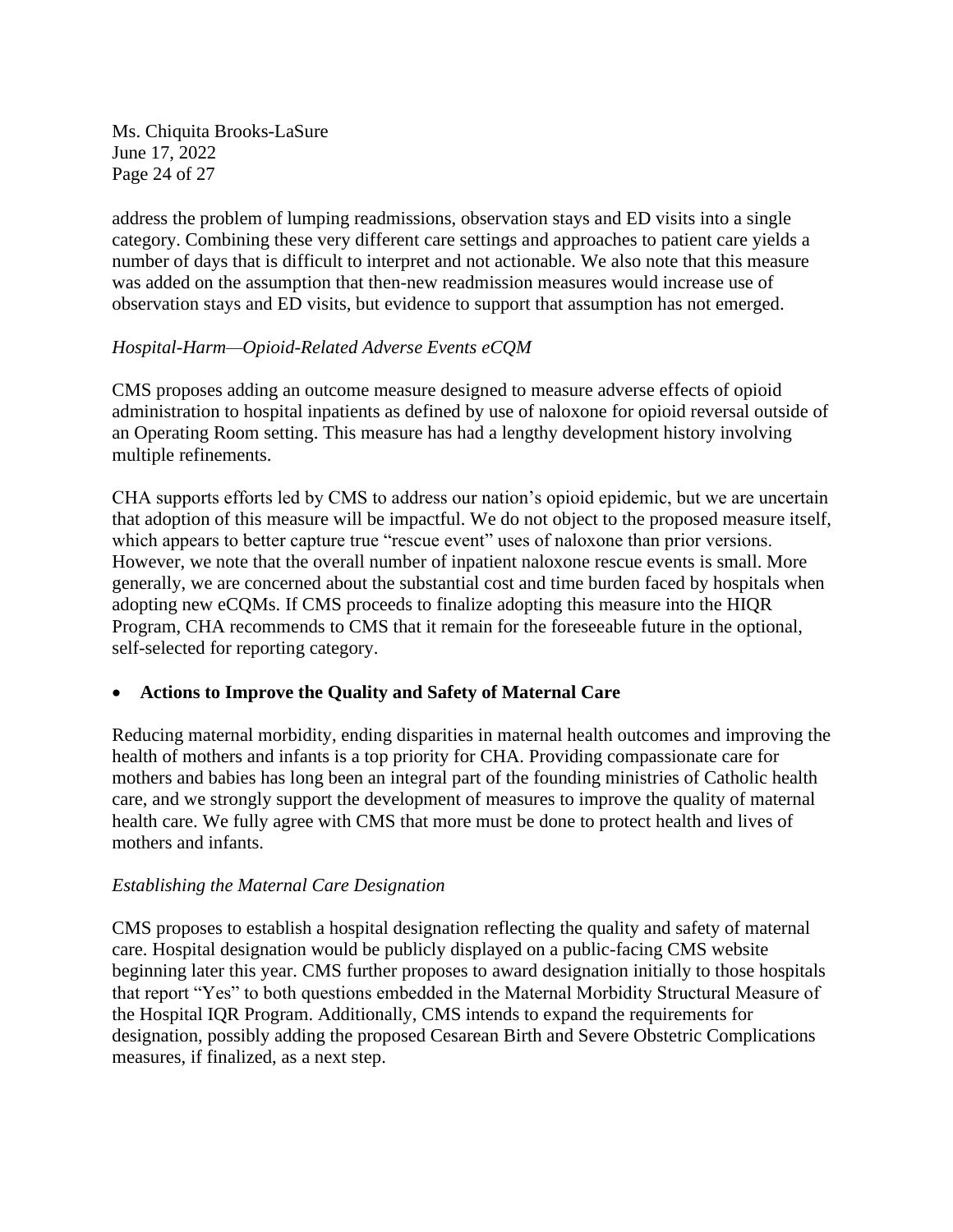Ms. Chiquita Brooks-LaSure June 17, 2022 Page 25 of 27

CHA agrees with CMS that more must be done now to protect health and lives of mothers and infants. Delivering compassionate care for mothers and babies remains an integral part of Catholic health care. **We support the proposed designation program and other initiatives designed to improve the quality of maternal health care.** We support beginning with the current Maternal Morbidity measure but urge CMS to move quickly beyond attestation to outcome measures. Adding the proposed Cesarean Birth and Severe Obstetric Complications eCQMs is a reasonable next step if feasibility questions about them are resolved and they achieve NQF endorsement. Patient-reported measures and experience-of-care surveys could add significant value.

### *Request for Information (RFI): Additional Activities to Advance Maternal Health Equity*

CMS asks if and how changes in the hospital Conditions of Participation (CoP) could be used to leverage improved (QI) maternity care and address maternal outcome disparities.

While we fully support the necessity of timely initiatives to improve maternity care in general and to resolve maternity care disparities, CHA urges caution in using the CoP for these purposes. The conditions are often structured in a manner that sharply limits approaches that are acceptable for meeting the conditions. That structure is designed to be appropriate for requirements that rise to the level of potential loss of Medicare certification but is inappropriate as an approach to foster the innovation and flexibility that will best advance maternal health care quality and equity. Unintended adverse consequences are also a serious risk of inappropriate application of the CoP. The penalty for noncompliance with the conditions, exclusion from the Medicare program, is draconian and is most likely to threaten facilities with greater resource challenges, such as rural, low-volume, and safety-net hospitals. Access to maternity care could be seriously reduced as those facilities respond to the threat by eliminating labor and delivery services. Similarly, using the CoP as a lever is highly likely to discourage facilities to newly engage in maternity care. The risk of Medicare exclusion adds significantly to the downside of initiating labor and delivery service provision, including costs for specialized equipment and personnel. Rather than CoP changes, CHA encourages CMS to explore ways to incent improvement and expansion of maternity care.

CMS asks about challenges to collecting maternal health risk data stratified by demographics to be used in quality improvement efforts. CHA members have considerable experience in collecting a broad range of social risk factor and demographic data from all of our patients, including those receiving maternity care. Challenges encountered include the following:

- o Need for standardized definitions of social risk factors and demographic concepts (e.g., ethnicity, gender identity);
- o Engendering confidence in patients that their self-reported, sensitive personal information (e.g., marital status, interpersonal violence) will be protected from unauthorized release, including to governmental and judicial system entities; and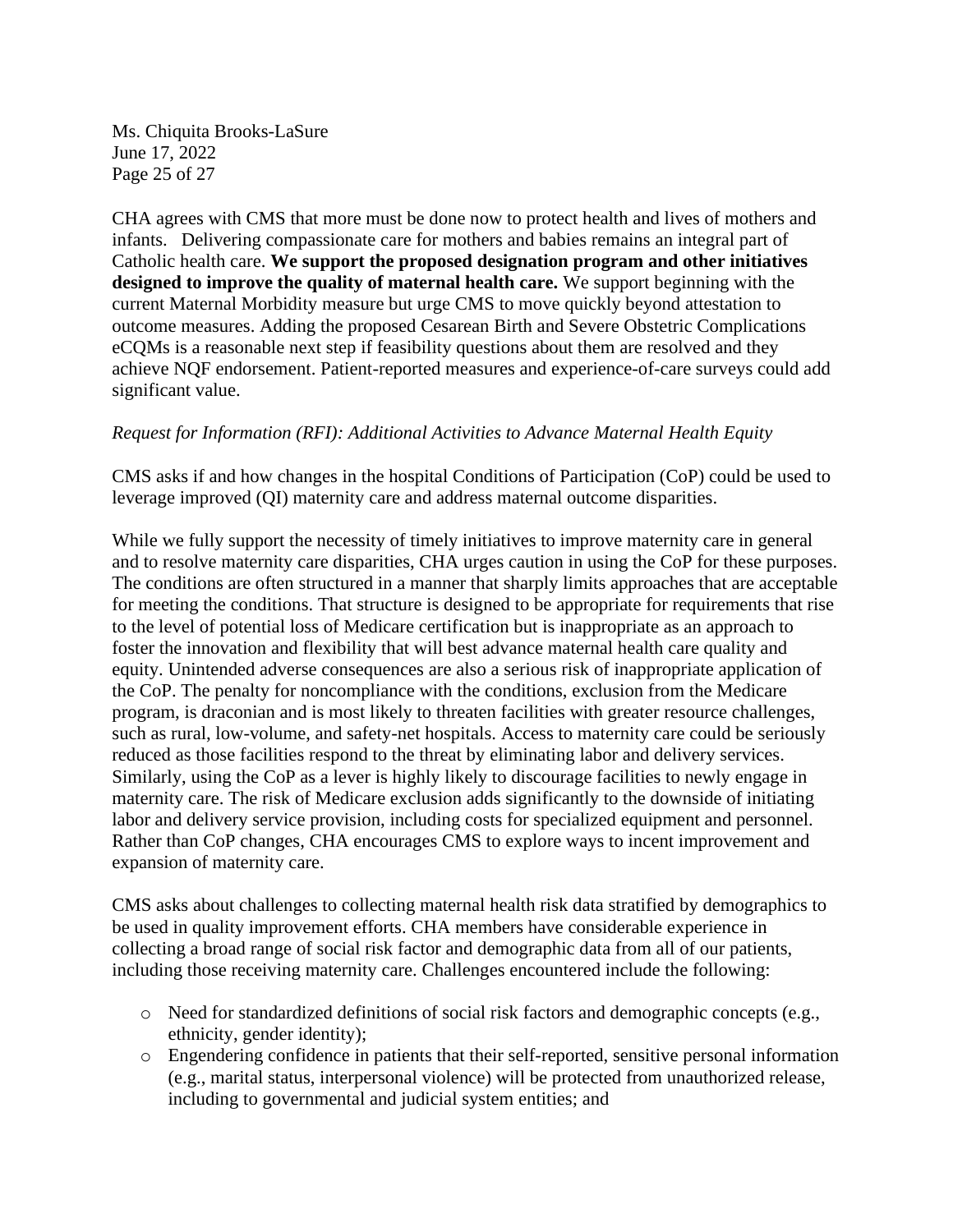Ms. Chiquita Brooks-LaSure June 17, 2022 Page 26 of 27

> o Finding a quiet and unpressured time in which to collect sensitive information, separate from the urgency of admission for a woman in labor and from the flurry of discharge planning for mother and infant.

CHA recommends that CMS first focus on the standardization, use and sharing of data that is already being collected by hospitals. Many of our members already collect numerous social risk factor and demographic variables while caring for mothers and babies. Effective staff training programs to support culturally competent and compassionate interactions during data collection are essential, and CMS should facilitate sharing of curricula and best practices among hospitals. CHA recommends that arbitrary requirements for the timing of data collection be avoided (e.g., during the admission process), as very few social risk or demographic variables will change importantly from admission to discharge.

# • **Medicare Promoting Interoperability Program**

# *Policy Revision: Increasing eCQM Reporting Requirements for the HIQR Program and the Promoting Interoperability Program*

CMS proposes to modify the current eCQM reporting requirements by increasing eCQM reporting from a total of four required eCQMs (one mandatory and three self-selected) to six required eCQMs (three mandatory and three self-selected) beginning with the CY 2024 reporting period/FY 2026 payment determination. To maintain the alignment of reporting requirements between the HIQR Program and the PIP, CMS would make this proposal applicable to both programs.

CHA appreciates efforts made by CMS to align eCQM reporting requirements for the HIQR Program and the PIP. Alignment partially mitigates the cost and time burdens of eCQM implementation and maintenance incurred by our members. **However, expanding the eCQM reporting requirement of specified mandatory measures from four to six in a single year represents a substantial change in a short timeframe.** CHA recommends a delayed and phased implementation of this policy change over several years, particularly since CMS has indicated actively working to move from eCQMs to digital quality measures (dQMs) by 2025. CMS also has stated that revising eCQMs to dQMs will be an early step in the agency's plan for transitioning to digital quality measurement. CHA recommends that CMS coordinate its strategies to expand eCQMs in its quality and PIP programs with its plan for revising those same measures to dQMs to avoid unnecessary and costly overlap and conflicts.

In closing, thank you for the opportunity to share these comments in regard to the proposed FY 2023 IPPS rule. We look forward to working with you on these and other issues that continue to challenge and strengthen the nation's hospitals. If you have any questions about these comments